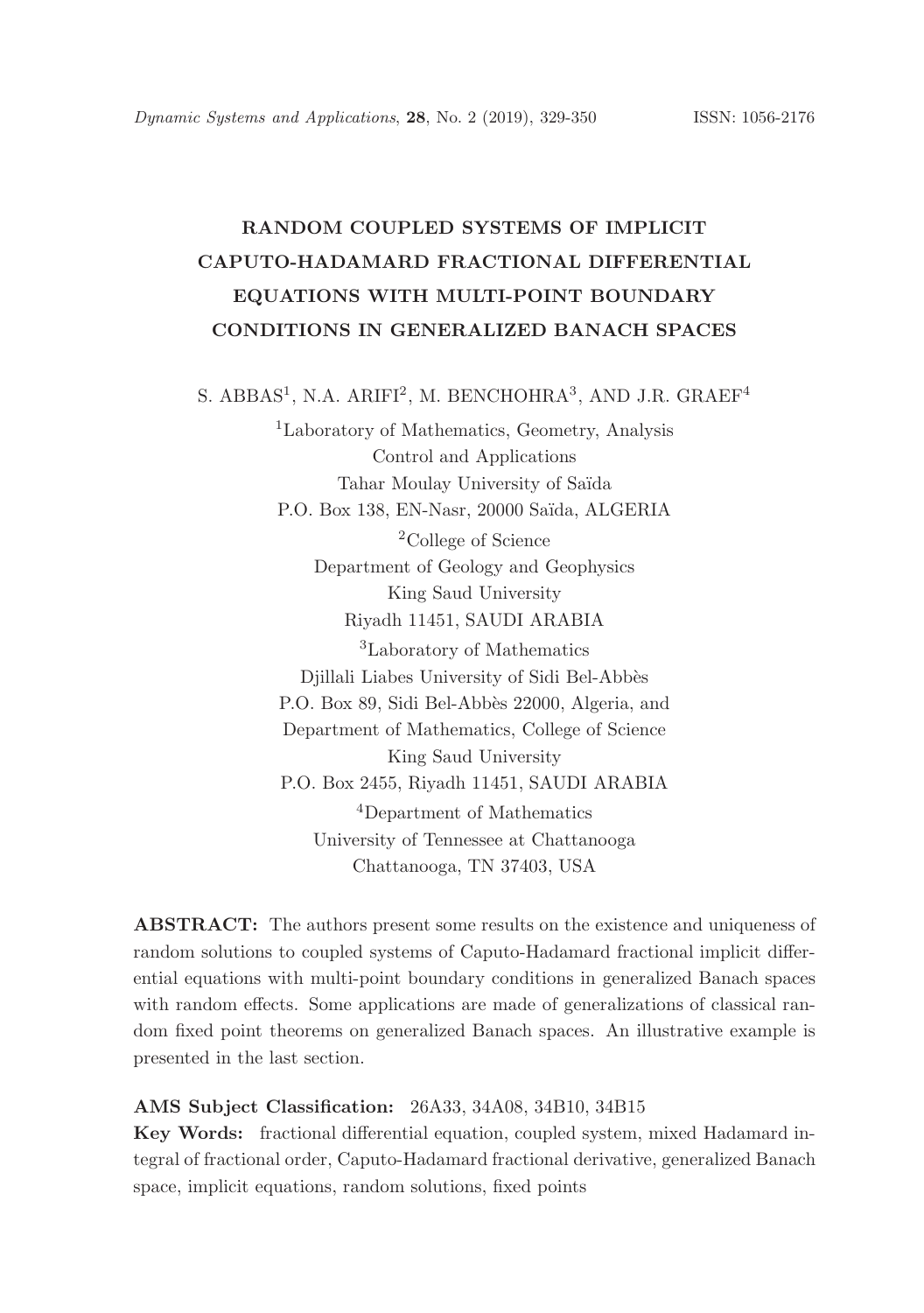|                                                  | <b>Received:</b> January 3, 2019; | <b>Revised:</b> March 21, 2019; |
|--------------------------------------------------|-----------------------------------|---------------------------------|
| <b>Published (online):</b> March 21, 2019        |                                   | doi: $10.12732/dsa.v28i2.8$     |
| Dynamic Publishers, Inc., Acad. Publishers, Ltd. |                                   | https://acadsol.eu/dsa          |

#### 1. INTRODUCTION

Fractional differential equations have recently been applied in various areas of engineering, mathematics, physics, bio-engineering, and other applied sciences [30]. For some fundamental results in the theory of fractional calculus and fractional differential equations we refer the reader to the monographs of Abbas *et al.* [3, 6, 7], Kilbas et al. [23], Samko et al. [28], and Zhou et al. [35], and the references therein. Implicit functional differential equations have been considered by many authors; for example, see [1, 2, 4, 8, 10, 11, 12, 33].

In [5], the authors studied a class of fractional differential equations involving the Caputo–Hadamard fractional derivative, and in [17], the authors gave existence results for a multipoint boundary value problem for fractional integro-differential equations. In this article we discuss the existence and uniqueness of solutions to the coupled system of Caputo-Hadamard fractional differential equations

$$
\begin{cases}\n(^{Hc}D_1^{\alpha_1}u)(t,w) = f_1(t, u(t,w), v(t,w), (^{Hc}D_1^{\alpha_1}u)(t,w), w), \\
(^{Hc}D_1^{\alpha_2}v)(t,w) = f_2(t, u(t,w), v(t,w), (^{Hc}D_1^{\alpha_2}v)(t,w), w),\n\end{cases} (1)
$$

 $t \in I := [1, T], w \in \Omega$ , subject to the multipoint boundary conditions

$$
\begin{cases}\na_1u(1,w) - b_1u'(1,w) = d_1u(\xi_1, w), \\
a_2u(T, w) + b_2u'(T, w) = d_2u(\xi_2, w), \\
a_3v(1, w) - b_3v'(1, w) = d_3v(\xi_3, w), \\
a_4v(T, w) + b_4v'(T, w) = d_4v(\xi_4, w),\n\end{cases}
$$
\n(2)

where  $\alpha \in (1,2], T > 1, a_i, b_i, d_i \in \mathbb{R}, \xi_i \in (1,T), i = 1,2,3,4.$  Here,  $(\Omega, F, P)$ is a complete probability space,  $f_1, f_2 : I \times \mathbb{R}^m \times \mathbb{R}^m \times \mathbb{R}^m \times \Omega \to \mathbb{R}^m$  are given functions,  $\mathbb{R}^m$ ,  $m \in \mathbb{N}^*$  is the Banach space with a suitable norm  $\|\cdot\|$ , and  ${}^{Hc}D_1^{\alpha_i}$  is the Caputo–Hadamard fractional derivative of order  $\alpha_i$ ,  $i = 1, 2$ .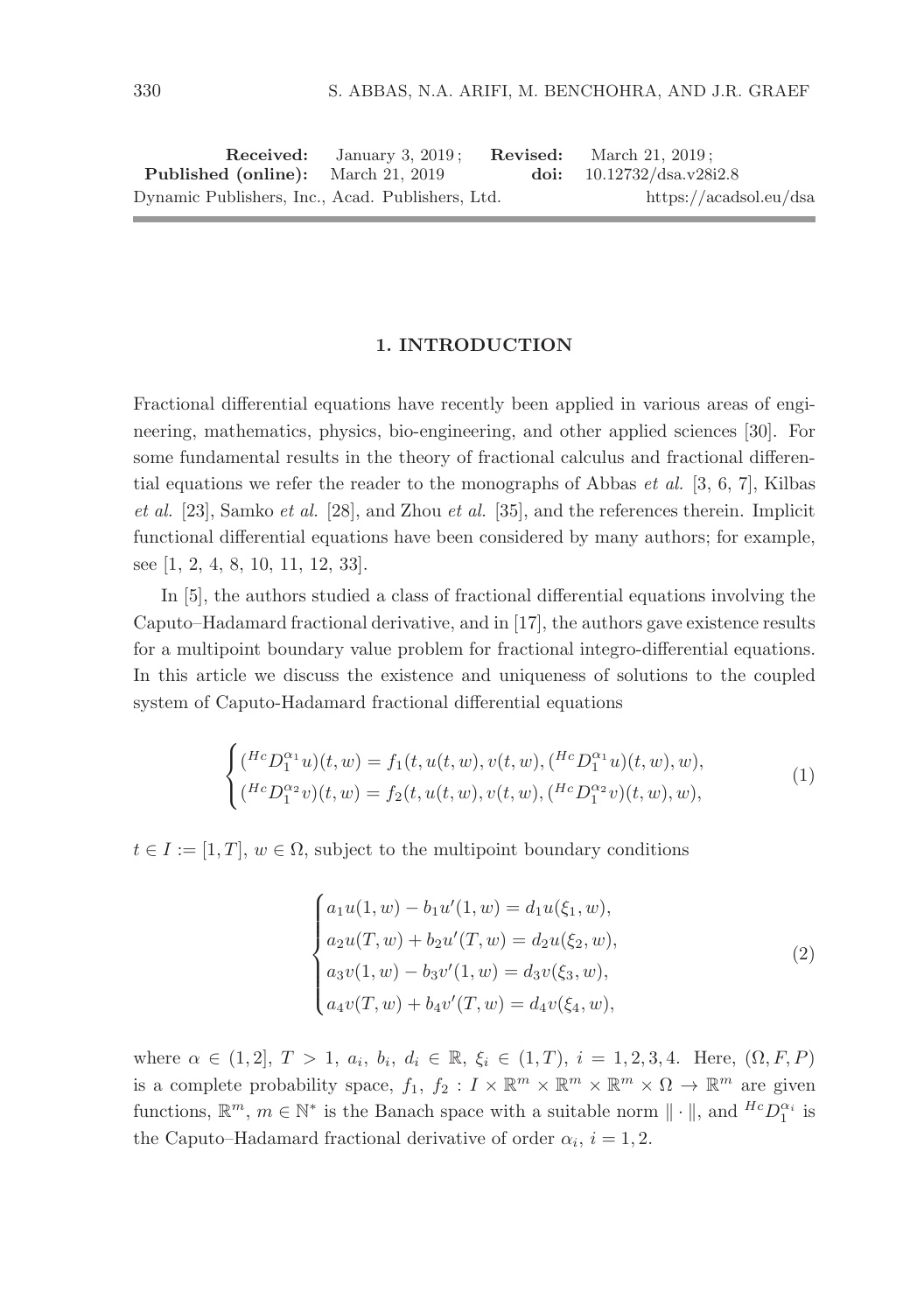#### 2. PRELIMINARIES

Let  $C(I)$  be the Banach space of all continuous functions v from I into  $\mathbb{R}^m$  with the supremum (uniform) norm

$$
||v||_{\infty} := \sup_{t \in I} ||v(t)||.
$$

By  $L^{\infty}(\Omega,\mathbb{R}_{+})$ , we denote the Banach space of measurable functions from  $\Omega$  into  $\mathbb{R}_{+}$ that are essentially bounded. As usual,  $AC(I)$  denotes the space of absolutely continuous functions from I into  $\mathbb{R}^m$ , and  $L^1(I)$  denotes the space of Lebesgue-integrable functions  $v: I \to \mathbb{R}^m$  with the norm

$$
||v||_1 = \int_I ||v(t)||dt.
$$

For any  $n \in \mathbb{N}^*$ , we denote by  $AC^n(I)$  the space defined by

$$
AC^{n}(I) := \{w : I \to E : \frac{d^{n}}{dt^{n}}w(t) \in AC(I)\}.
$$

Let

$$
\delta = t \frac{d}{dt}, \ q > 0, \ n = [q] + 1,
$$

where  $[q]$  is the integer part of q. Define the space

$$
AC_{\delta}^{n} := \{u : I \to E : \delta^{n-1}[u(t)] \in AC(I)\}.
$$

Also, by  $\mathcal{C} := C(I) \times C(I)$  we denote the Banach space with the norm

$$
|| (u, v) ||_{\mathcal{C}} = ||u||_{\infty} + ||v||_{\infty}.
$$

Let  $\beta_{\mathbb{R}^m}$  be the  $\sigma$ -algebra of Borel subsets of  $\mathbb{R}^m$ . A mapping  $v : \Omega \to \mathbb{R}^m$  is said to be *measurable* if for any  $B \in \beta_{\mathbb{R}^m}$ ,

$$
v^{-1}(B) = \{w \in \Omega : v(w) \in B\} \subset \mathcal{A}.
$$

To define integrals of sample paths of random process, it is necessary to define a jointly measurable map.

**Definition 1.** A function  $T : \Omega \times \mathbb{R}^m \to \mathbb{R}^m$  is called jointly measurable if  $T(\cdot, u)$  is measurable for all  $u \in \mathbb{R}^m$  and  $T(w, \cdot)$  is continuous for all  $w \in \Omega$ .

A mapping  $T: \Omega \times \mathbb{R}^m \to \mathbb{R}^m$  is called a *random operator* if  $T(w, u)$  is measurable in w for all  $u \in \mathbb{R}^m$ , and we express it as  $T(w)u = T(w, u)$ . In this case we also say that  $T(w)$  is a random operator on  $\mathbb{R}^m$ . A random operator  $T(w)$  on E is continuous (resp. compact, totally bounded, or completely continuous) if  $T(w, u)$  is continuous (resp. compact, totally bounded, or completely continuous) in u for all  $w \in \Omega$ . Details on completely continuous random operators in Banach spaces and their properties can be found in Itoh [20].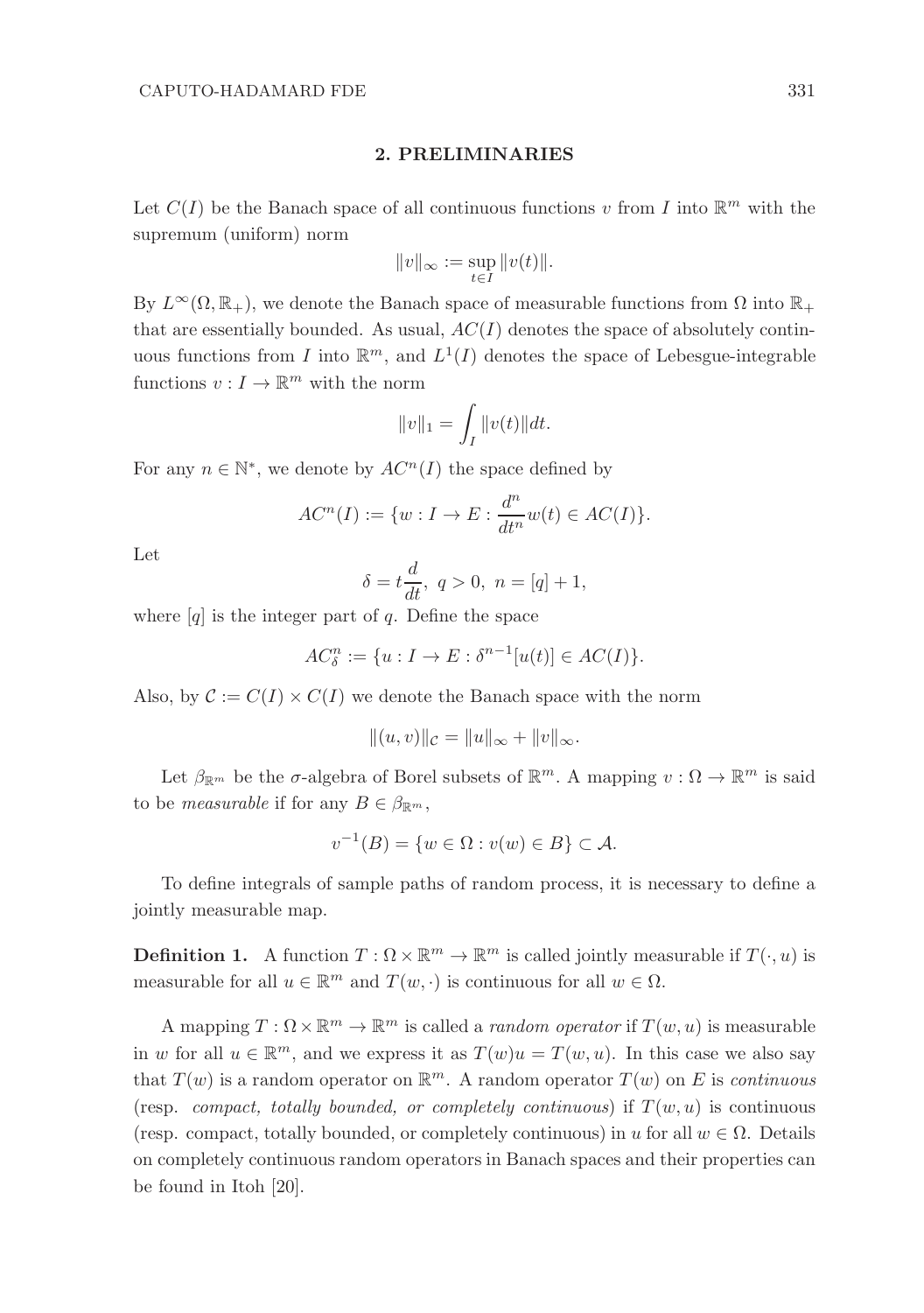**Definition 2.** ([14]) Let  $\mathcal{P}(Y)$  be the family of all nonempty subsets of Y and C be a mapping from  $\Omega$  into  $\mathcal{P}(Y)$ . A mapping  $T : \{(w, y) : w \in \Omega, y \in C(w)\} \to Y$ is called a random operator with stochastic domain  $C$  if  $C$  is measurable (i.e., for all closed  $A \subset Y$ ,  $\{w \in \Omega, C(w) \cap A \neq \emptyset\}$  is measurable) and for all open  $D \subset Y$  and all  $y \in Y$ ,  $\{w \in \Omega : y \in C(w), T(w, y) \in D\}$  is measurable. The mapping T is called continuous if every  $T(w)$  is continuous.

**Definition 3.** For a random operator T, a mapping  $y : \Omega \to Y$  is called a random (stochastic) fixed point of T if for P-almost surely all  $w \in \Omega$ ,  $y(w) \in C(w)$  and  $T(w)y(w) = y(w)$  and for all open  $D \subset Y$ ,  $\{w \in \Omega : y(w) \in D\}$  is measurable.

**Definition 4.** A function  $f: I \times \mathbb{R}^m \times \mathbb{R}^m \times \mathbb{R}^m \times \Omega \to \mathbb{R}^m$  is called random Carathéodory if the following conditions are satisfied:

- (i) The map  $(t, w) \to f(t, u, v, x, w)$  is jointly measurable for all  $u, v, x \in \mathbb{R}^m$ ; and
- (ii) The map  $(u, v, x) \to f(t, u, v, x, w)$  is continuous for all  $t \in I$  and  $w \in \Omega$ .

Let  $x, y \in \mathbb{R}^m$  with  $x = (x_1, x_2, ..., x_m), y = (y_1, y_2, ..., y_m)$ . By  $x \leq y$  we mean  $x_i \leq y_i$  for  $i = 1, ..., m$ . Also,  $|x| = (|x_1|, |x_2|, ..., |x_m|)$ ,  $\max(x, y) =$  ${\max(x_1, y_1), \max(x_2, y_2), \ldots, \max(x_m, y_m)}$ , and  $\mathbb{R}_+^m = \{x \in \mathbb{R}^m : x_i \in \mathbb{R}_+, i =$ 1, ..., m}. If  $c \in \mathbb{R}$ , then  $x \leq c$  means  $x_i \leq c$ ,  $i = 1, \ldots, m$ .

**Definition 5.** Let  $X$  be a nonempty set. By a vector-valued metric on  $X$  we mean a map  $d: X \times X \to \mathbb{R}^m$  with the following properties:

- (i)  $d(x, y) \geq 0$  for all  $x, y \in X$ , and if  $d(x, y) = 0$ , then  $x = y$ ;
- (ii)  $d(x, y) = d(y, x)$  for all  $x, y \in X$ ;
- (iii)  $d(x, z) \leq d(x, y) + d(y, z)$  for all  $x, y, z \in X$ .

We call the pair  $(X, d)$  a generalized metric space with

$$
d(x,y) := \begin{pmatrix} d_1(x,y) \\ d_2(x,y) \\ \vdots \\ d_m(x,y) \end{pmatrix}
$$

.

Notice that d is a generalized metric space on X if and only if  $d_i$ ,  $i = 1, \ldots, m$ , are metrics on X.

For  $r = (r_1, \ldots, r_m) \in \mathbb{R}^m$  and  $x_0 \in X$ , we denote by

$$
B_r(x_0) = \{x \in X : d(x_0, x) < r\}
$$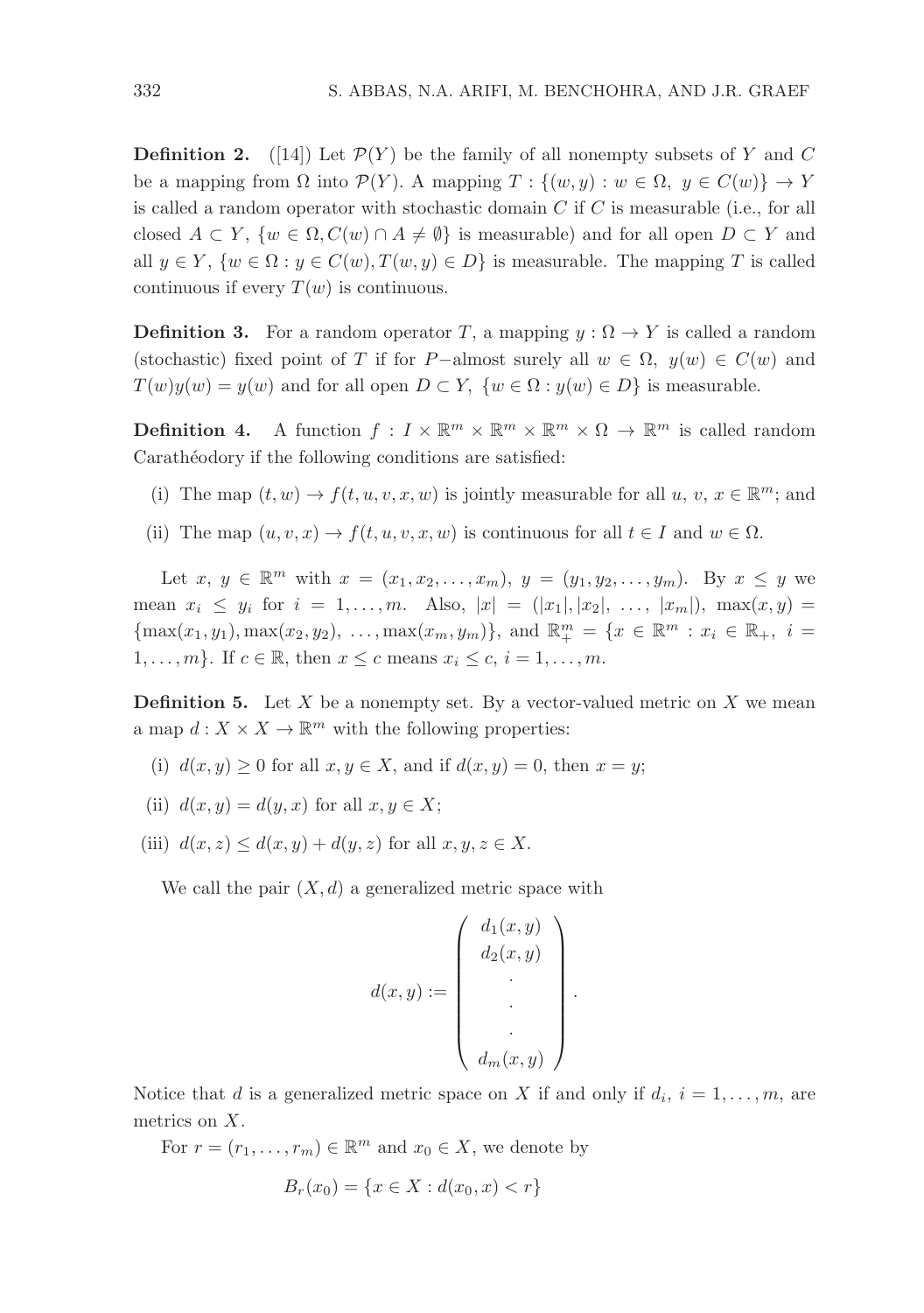$$
= \{x \in X : d_i(x_0, x) < r_i, \ i = 1, \dots, m\}
$$

the open ball centered at  $x_0$  with radius r, and by

$$
\overline{B}_r(x_0) = \{x \in X : d(x_0, x) \le r\} = \{x \in X : d_i(x_0, x) \le r_i, i = 1, ..., m\}
$$

the closed ball centered at  $x_0$  with radius r.

We mention that for generalized metric spaces, the notions of open, closed, compact, convex sets, convergence, and Cauchy sequence are similar to those in usual metric spaces.

**Definition 6.** ([9, 32]) A square matrix of real numbers is said to be convergent to zero if and only if its spectral radius  $\rho(M)$  is strictly less than 1. That is, all the eigenvalues of M are in the open unit disc i.e.,  $|\lambda| < 1$ , for every  $\lambda \in \mathbb{C}$  with  $det(M - \lambda I) = 0$ , where I denotes the identity matrix in  $M_{m \times m}(\mathbb{R})$ .

**Example 7.** The matrix  $A \in M_{2\times 2}(\mathbb{R})$  defined by

$$
A = \left( \begin{array}{cc} a & b \\ c & d \end{array} \right),
$$

converges to zero in the following cases:

- (1)  $b = c = 0, a, d > 0$  and  $\max\{a, d\} < 1$ .
- (2)  $c = 0, a, d > 0, a + d < 1$  and  $-1 < b < 0$ .
- (3)  $a + b = c + d = 0, a > 1, c > 0, \text{ and } |a c| < 1.$

Let us now recall some definitions and properties of Hadamard fractional integration and differentiation. We refer to [23] for a more detailed analysis.

Definition 8. ([23]) (Hadamard fractional integral) The Hadamard fractional integral of order  $q > 0$  for a function  $u \in L^1(I)$  is defined by

$$
\left(\begin{matrix}^H I_1^q u\end{matrix}\right)(x) = \frac{1}{\Gamma(q)} \int_1^x \left(\ln \frac{x}{s}\right)^{q-1} \frac{u(s)}{s} ds,
$$

provided the integral exists.

**Example 9.** Let  $0 < q < 1$ . Then

$$
{}^{H}I_{1}^{q}\ln t = \frac{1}{\Gamma(2+q)}(\ln t)^{1+q}, \text{ for a.e. } t \in [1, e].
$$

Definition 10. ([23]) (Hadamard fractional derivative) The Hadamard fractional derivative of order  $q > 0$  of the function  $u \in AC^n_{\delta}(I)$  is defined as

$$
({}^{H}D_1^qu)(x) = \delta^n({}^{H}I_1^{n-q}u)(x).
$$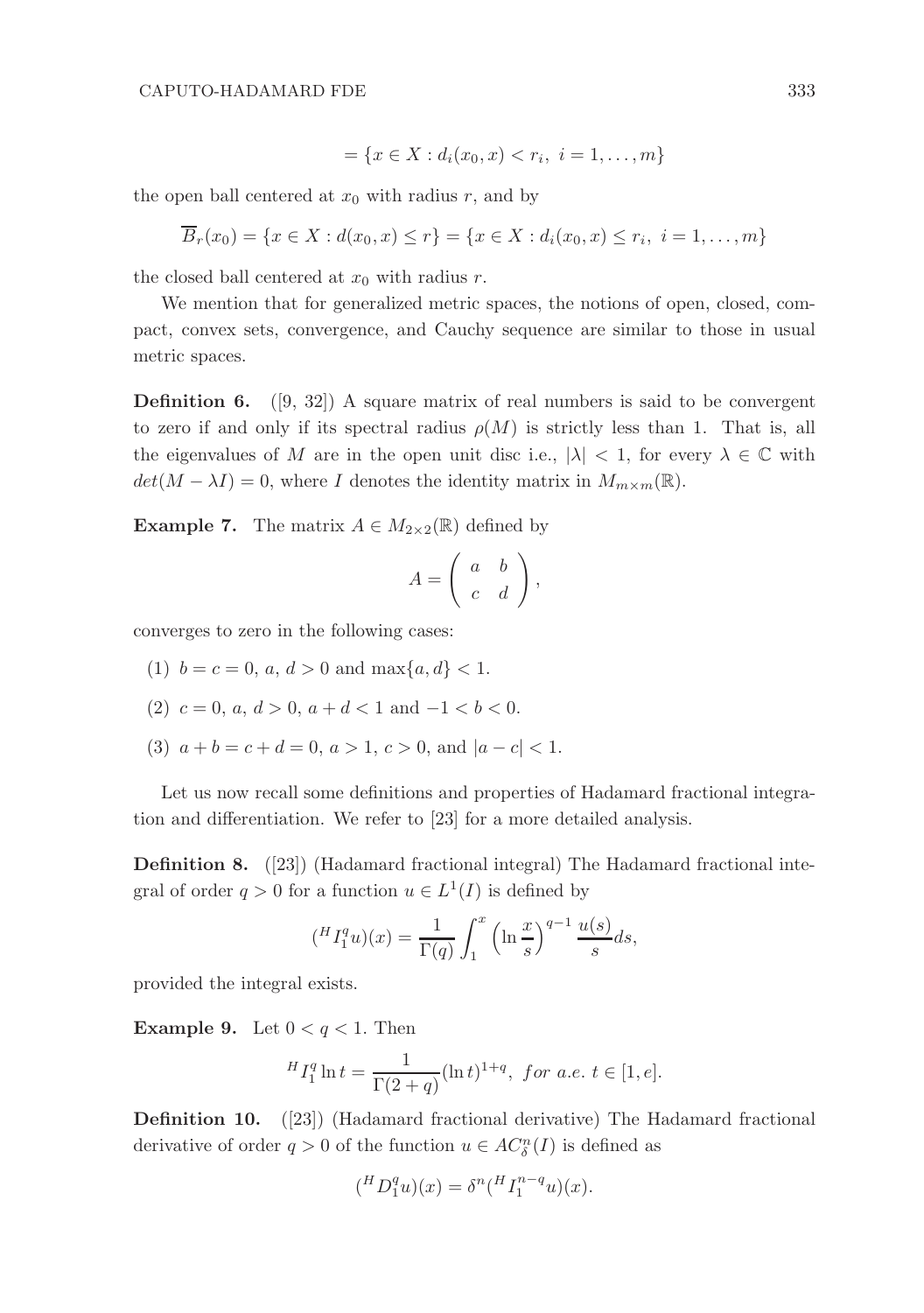In particular, if  $q \in (0, 1]$ , then

$$
({}^{H}D_1^qu)(x) = \delta({}^{H}I_1^{1-q}u)(x).
$$

**Example 11.** Let  $0 < q < 1$ . Then

$$
{}^{H}D_1^q \ln t = \frac{1}{\Gamma(2-q)} (\ln t)^{1-q}, \text{ for a.e. } t \in [1, e].
$$

It is known (see, e.g., Kilbas [22, Theorem 4.8]) that in the space  $L^1(I)$ , the Hadamard fractional derivative is the left-inverse operator to the Hadamard fractional integral, i.e.,

$$
({}^{H}D_1^q)({}^{H}I_1^qw)(x) = w(x).
$$

From [23, Theorem 2.3], we have

$$
({}^{H}I_{1}^{q})({}^{H}D_{1}^{q}w)(x) = w(x) - \frac{({}^{H}I_{1}^{1-q}w)(1)}{\Gamma(q)}(\ln x)^{q-1}.
$$

Analogous to the Hadamard fractional calculus, the Caputo–Hadamard fractional derivative is defined as follows.

Definition 12. (Caputo–Hadamard fractional derivative) The Caputo–Hadamard fractional derivative of order  $q > 0$  of the function  $u \in AC_{\delta}^{n}$  is defined as

$$
({}^{Hc}D_1^qu)(x)=({}^H I_1^{n-q} \delta^n u)(x).
$$

In particular, if  $q \in (0,1]$ , then

$$
({^{Hc}D_1^q u})(x) = ({}^H I_1^{1-q} \delta u)(x).
$$

Next, we prove the following lemma.

**Lemma 13.** Let  $h \in C(I)$  and  $\alpha \in (1, 2]$ . Then the unique solution of problem

$$
\begin{cases}\n(^{Hc}D_1^{\alpha}u)(t) = h(t), \ t \in I, \\
a_1u(1) - b_1u'(1) = d_1u(\xi_1), \\
a_2u(T) + b_2u'(T) = d_2u(\xi_2),\n\end{cases}
$$

is given by

$$
u(t) = \int_1^T G(t,s)h(s)ds,
$$

where the Green function G is given by

 $G(t, s) =$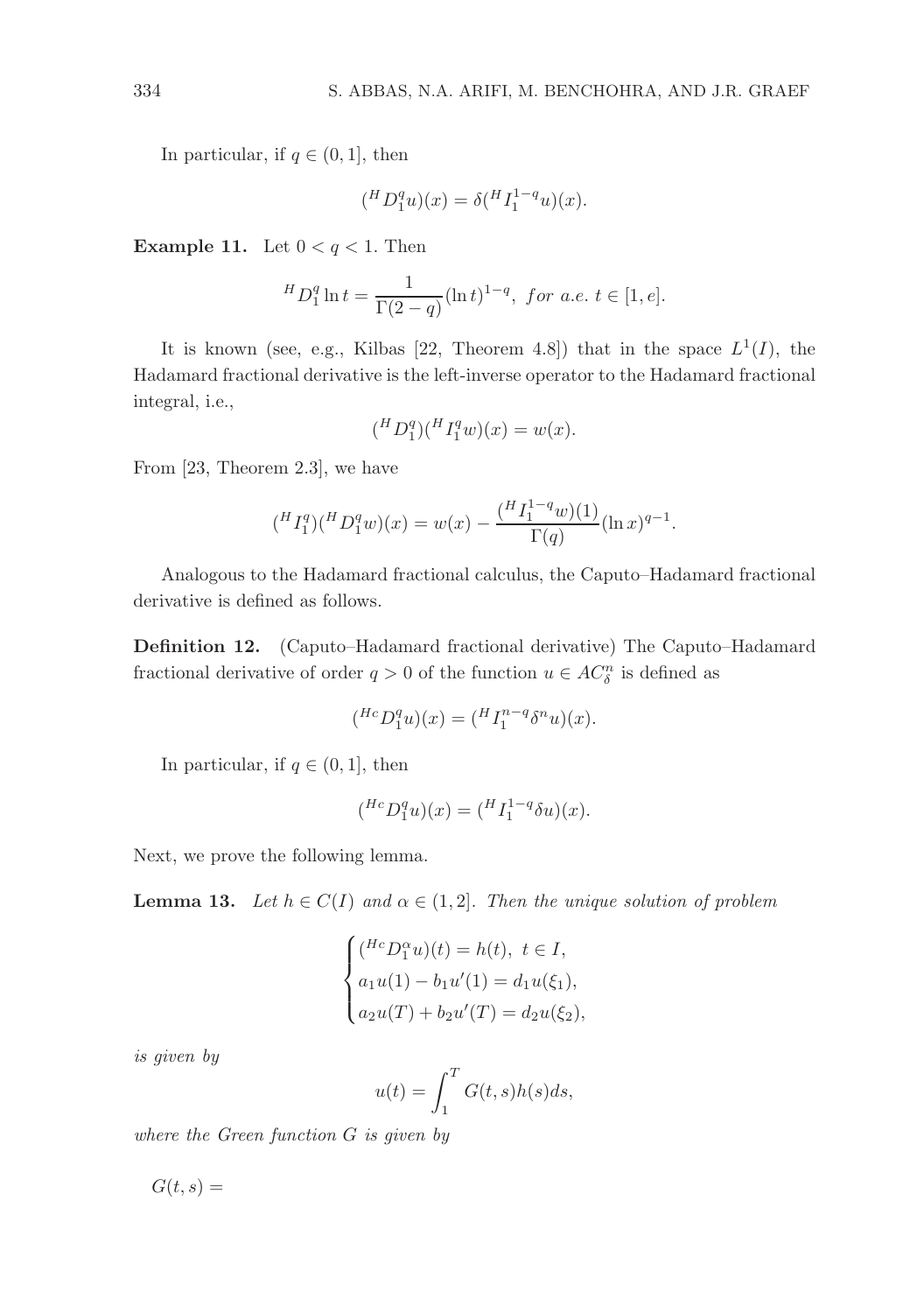$$
\begin{cases} \frac{1}{s\Gamma(\alpha)}(\ln\frac{t}{s})^{\alpha-1} \\ +\frac{d_1(\ln\xi_1)^{\alpha-2}(\ln t)^{\alpha-1}}{s\Delta\Gamma(\alpha)}[\frac{a_2}{\Gamma(\alpha)}(\ln\frac{T}{s})^{\alpha-1} + \frac{b_2}{\Gamma(\alpha-1)}(\ln\frac{T}{s})^{\alpha-2} - \frac{d_2}{\Gamma(\alpha)}(\ln\frac{\xi_2}{s})^{\alpha-1}] \\ -\frac{d_1(\ln t)^{\alpha-2}}{s\Delta\Gamma(\alpha)}(\ln\frac{\xi_1}{s})^{\alpha-1}[a_2(\ln T)^{\alpha-2} + \frac{b_2}{T}(\alpha-2)(\ln T)^{\alpha-3} - d_2(\ln\xi_2)^{\alpha-2}] \\ +\frac{d_1(\ln t)^{\alpha-2}}{s\Delta\Gamma(\alpha)}(\ln\frac{\xi_1}{s})^{\alpha-1}[a_2(\ln T)^{\alpha-1} + \frac{b_2}{T}(\alpha-1)(\ln T)^{\alpha-2} - d_2(\ln\xi_2)^{\alpha-1}] \\ -\frac{d_1(\ln\xi_1)^{\alpha-1}(\ln t)^{\alpha-2}}{s\Delta}[\frac{a_2}{\Gamma(\alpha)}(\ln\frac{T}{s})^{\alpha-1} + \frac{b_2}{\Gamma(\alpha-1)}(\ln\frac{T}{s})^{\alpha-2} - \frac{d_2}{\Gamma(\alpha)}(\ln\frac{\xi_2}{s})^{\alpha-1}], \\ s\leq \xi_1, \; s\leq t, \\ \frac{d_1(\ln\xi_1)^{\alpha-2}(\ln t)^{\alpha-1}}{s\Delta\Gamma(\alpha)}[\frac{a_2}{\Gamma(\alpha)}(\ln\frac{T}{s})^{\alpha-1} + \frac{b_2}{\Gamma(\alpha-1)}(\ln\frac{T}{s})^{\alpha-2} - \frac{d_2}{\Gamma(\alpha)}(\ln\frac{\xi_2}{s})^{\alpha-1}] \\ +\frac{d_1(\ln\xi_1)^{\alpha-2}(\ln\xi_1)^{\alpha-2}}{s\Delta\Gamma(\alpha)}[\frac{b_2}{\Gamma(\alpha)}(\ln\frac{T}{s})^{\alpha-1} + \frac{b_2}{T}(\alpha-2)(\ln T)^{\alpha-3} - d_2(\ln\xi_2)^{\alpha-2}] \\ +\frac{d_1(\ln\xi_1)^{\alpha-2}(\ln\xi_2)^{\alpha-1}}{s\Delta\Gamma(\alpha)}[\frac{a_2}{\Gamma
$$

with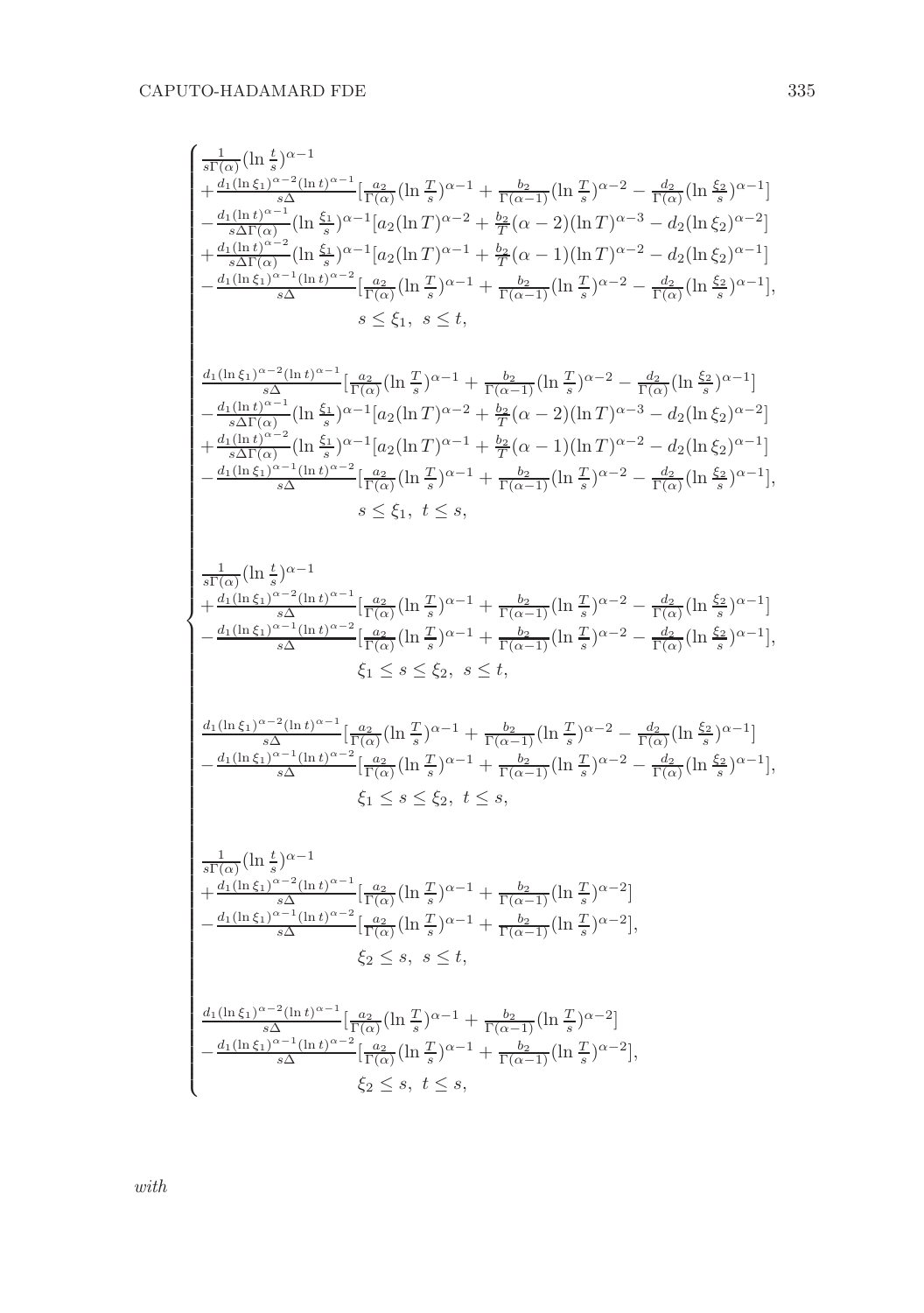$$
\Delta = d_1(\ln \xi_1)^{\alpha - 1} [a_2(\ln T)^{\alpha - 2} + \frac{b_2}{T} (\alpha - 2)(\ln T)^{\alpha - 3} - d_2(\ln \xi_2)^{\alpha - 2}]
$$
  
- 
$$
d_1(\ln \xi_1)^{\alpha - 2} [a_2(\ln T)^{\alpha - 1} + \frac{b_2}{T} (\alpha - 1)(\ln T)^{\alpha - 2} - d_2(\ln \xi_2)^{\alpha - 1}] \neq 0.
$$

Proof. Solving the linear equation

$$
(^{Hc}D_1^{\alpha}u)(t) = h(t),
$$

we obtain

$$
u(t) = {}^{H}I_{1}^{\alpha}h(t) + c_{1}(\ln t)^{\alpha - 1} + c_{2}(\ln t)^{\alpha - 2}.
$$
 (3)

On the other hand, from the relation  $D_1^{\beta} I_1^{\alpha} u(t) = I_1^{\alpha-\beta} u(t)$ , we see that

$$
u'(t) = \frac{1}{\Gamma(\alpha - 1)} \int_1^t (\ln \frac{t}{s})^{\alpha - 2} h(s) \frac{ds}{s} + \frac{\alpha - 1}{t} c_1 (\ln t)^{\alpha - 2} + \frac{\alpha - 2}{t} c_2 (\ln t)^{\alpha - 3}.
$$

From the boundary conditions, we have

$$
[d_1(\ln \xi_1)^{\alpha-1}]c_1 + [d_1(\ln \xi_1)^{\alpha-2}]c_2 = a_1^H I_1^{\alpha} h(1) - b_1^H I_1^{\alpha-1} h(1) - d_1^H I_1^{\alpha} h(\xi_1),
$$
  

$$
[a_2(\ln T)^{\alpha-1} + \frac{b_2}{T} (\alpha - 1)(\ln T)^{\alpha-2} - d_2(\ln \xi_2)^{\alpha-1}]c_1
$$
  

$$
+ [a_2(\ln T)^{\alpha-2} + \frac{b_2}{T} (\alpha - 2)(\ln T)^{\alpha-3} - d_2(\ln \xi_2)^{\alpha-2}]c_2
$$
  

$$
= d_2^H I_1^{\alpha} h(\xi_2) - a_2^H I_1^{\alpha} h(T) - b_2^H I_1^{\alpha-1} h(T).
$$

Thus,

$$
c_1 = \frac{d_1(\ln \xi_1)^{\alpha - 2}}{\Delta} (a_2 \int_1^T (\ln \frac{T}{s})^{\alpha - 1} \frac{h(s)}{s \Gamma(\alpha)} ds + b_2 \int_1^T (\ln \frac{T}{s})^{\alpha - 2} \frac{h(s)}{s \Gamma(\alpha - 1)} ds - d_2 \int_1^{\xi_2} (\ln \frac{\xi_2}{s})^{\alpha - 1} \frac{h(s)}{s \Gamma(\alpha)} ds - \frac{d_1}{\Delta \Gamma(\alpha)} (a_2 (\ln T)^{\alpha - 2} + \frac{b_2}{T} (\alpha - 2) (\ln T)^{\alpha - 3} - d_2 (\ln \xi_2)^{\alpha - 2} \int_1^{\xi_1} (\ln \frac{\xi_1}{s})^{\alpha - 1} \frac{h(s)}{s} ds,
$$

and

$$
c_2 = \frac{d_1}{\Delta \Gamma(\alpha)} (a_2 (\ln T)^{\alpha - 1} + \frac{b_2}{T} (\alpha - 1)(\ln T)^{\alpha - 2} - d_2 (\ln \xi_2)^{\alpha - 1}) \int_1^{\xi_1} (\ln \frac{\xi_1}{s})^{\alpha - 1} \frac{h(s)}{s} ds - \frac{d_1 (\ln \xi_1)^{\alpha - 1}}{\Delta} (a_2 \int_1^T (\ln \frac{T}{s})^{\alpha - 1} \frac{h(s)}{s \Gamma(\alpha)} ds
$$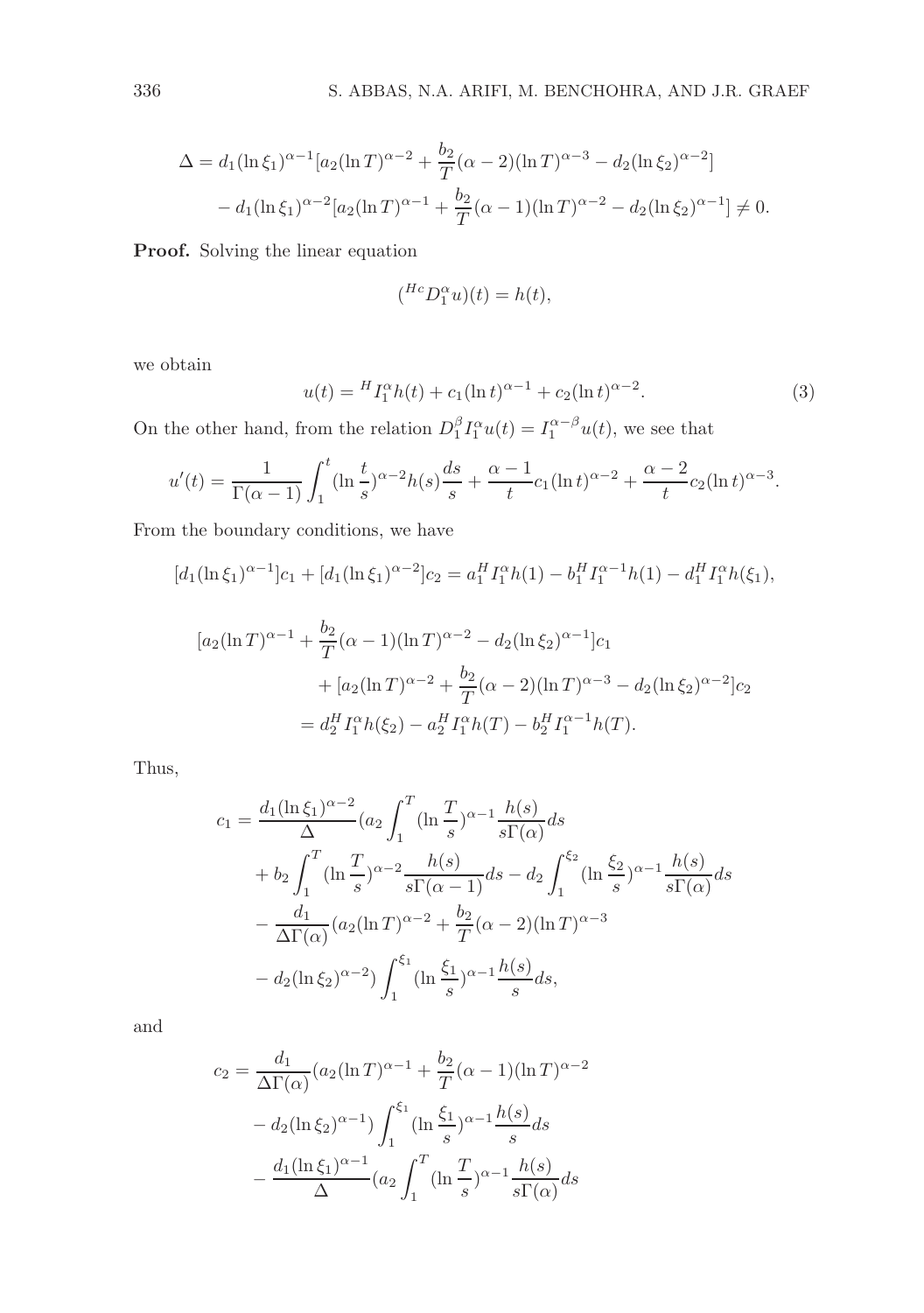$$
+ b_2 \int_1^T (\ln \frac{T}{s})^{\alpha-2} \frac{h(s)}{s\Gamma(\alpha-1)} ds - d_2 \int_1^{\xi_2} (\ln \frac{\xi_2}{s})^{\alpha-1} \frac{h(s)}{s\Gamma(\alpha)} ds.
$$

Substituting the values of  $c_1$  and  $c_2$  into (3) gives

$$
u(t) = \frac{1}{\Gamma(\alpha)} \int_{1}^{t} (\ln \frac{t}{s})^{\alpha - 1} \frac{h(s)}{s} ds
$$
  
+  $\frac{d_{1}(\ln \xi_{1})^{\alpha - 2}(\ln t)^{\alpha - 1}}{\Delta} [a_{2} \int_{1}^{T} (\ln \frac{T}{s})^{\alpha - 1} \frac{h(s)}{s \Gamma(\alpha)} ds$   
+  $b_{2} \int_{1}^{T} (\ln \frac{T}{s})^{\alpha - 2} \frac{h(s)}{s \Gamma(\alpha - 1)} ds - d_{2} \int_{1}^{\xi_{2}} (\ln \frac{\xi_{2}}{s})^{\alpha - 1} \frac{h(s)}{s \Gamma(\alpha)} ds]$   
-  $\frac{d_{1}(\ln t)^{\alpha - 1}}{\Delta \Gamma(\alpha)} [a_{2}(\ln T)^{\alpha - 2} + \frac{b_{2}}{T} (\alpha - 2)(\ln T)^{\alpha - 3}$   
-  $d_{2}(\ln \xi_{2})^{\alpha - 2}] \int_{1}^{\xi_{1}} (\ln \frac{\xi_{1}}{s})^{\alpha - 1} \frac{h(s)}{s} ds$   
+  $\frac{d_{1}(\ln t)^{\alpha - 2}}{\Delta \Gamma(\alpha)} [a_{2}(\ln T)^{\alpha - 1} + \frac{b_{2}}{T} (\alpha - 1)(\ln T)^{\alpha - 2}$   
-  $d_{2}(\ln \xi_{2})^{\alpha - 1}] \int_{1}^{\xi_{1}} (\ln \frac{\xi_{1}}{s})^{\alpha - 1} \frac{h(s)}{s} ds$   
-  $\frac{d_{1}(\ln \xi_{1})^{\alpha - 1}(\ln t)^{\alpha - 2}}{\Delta} [a_{2} \int_{1}^{T} (\ln \frac{T}{s})^{\alpha - 1} \frac{h(s)}{s \Gamma(\alpha)} ds$   
+  $b_{2} \int_{1}^{T} (\ln \frac{T}{s})^{\alpha - 2} \frac{h(s)}{s \Gamma(\alpha - 1)} ds - d_{2} \int_{1}^{\xi_{2}} (\ln \frac{\xi_{2}}{s})^{\alpha - 1} \frac{h(s)}{s \Gamma(\alpha)} ds$   
=  $\int_{1}^{T} G(t, s)h(s) ds$ .

**Remark 14.** Notice that the function  $G(\cdot, \cdot)$  is not continuous over  $[1, T] \times [1, T]$ , however the function  $t \mapsto \int_1^t G(t, s)ds$  is continuous on  $[1, T]$ .

From [27, Theorem 21], we can conclude the following lemma.

**Lemma 15.** Let  $f_i: I \times \mathbb{R}^m \times \mathbb{R}^m \times \mathbb{R}^m \times \Omega \to \mathbb{R}^m$ ,  $i = 1, 2$ , such that  $f_i(\cdot, u, v, x, w) \in$  $C(I)$  for each  $u, v, x \in C(I)$  and  $w \in \Omega$ . Then the coupled system  $(1)-(2)$  is equivalent to the problem of obtaining the solution of the coupled system

$$
\begin{cases} g_1(t,w) = f_1\left(t, \int_1^T G_1(t,s)g_1(s,w)ds, \int_1^T G_2(t,s)g_2(s,w)ds, g_1(t),w\right) \\ g_2(t,w) = f_2\left(t, \int_1^T G_1(t,s)g_1(s,w)ds, \int_1^T G_2(t,s)g_2(s,w)ds, g_2(t),w\right), \end{cases}
$$

and if  $g_i(\cdot, w) \in C(I)$ ,  $w \in \Omega$ , are the solutions of this system, then

$$
\begin{cases} u(t, w) = \int_1^T G_1(t, s) g_1(s, w) ds, \\ v(t, w) = \int_1^T G_2(t, s) g_2(s, w) ds, \end{cases}
$$

 $\Box$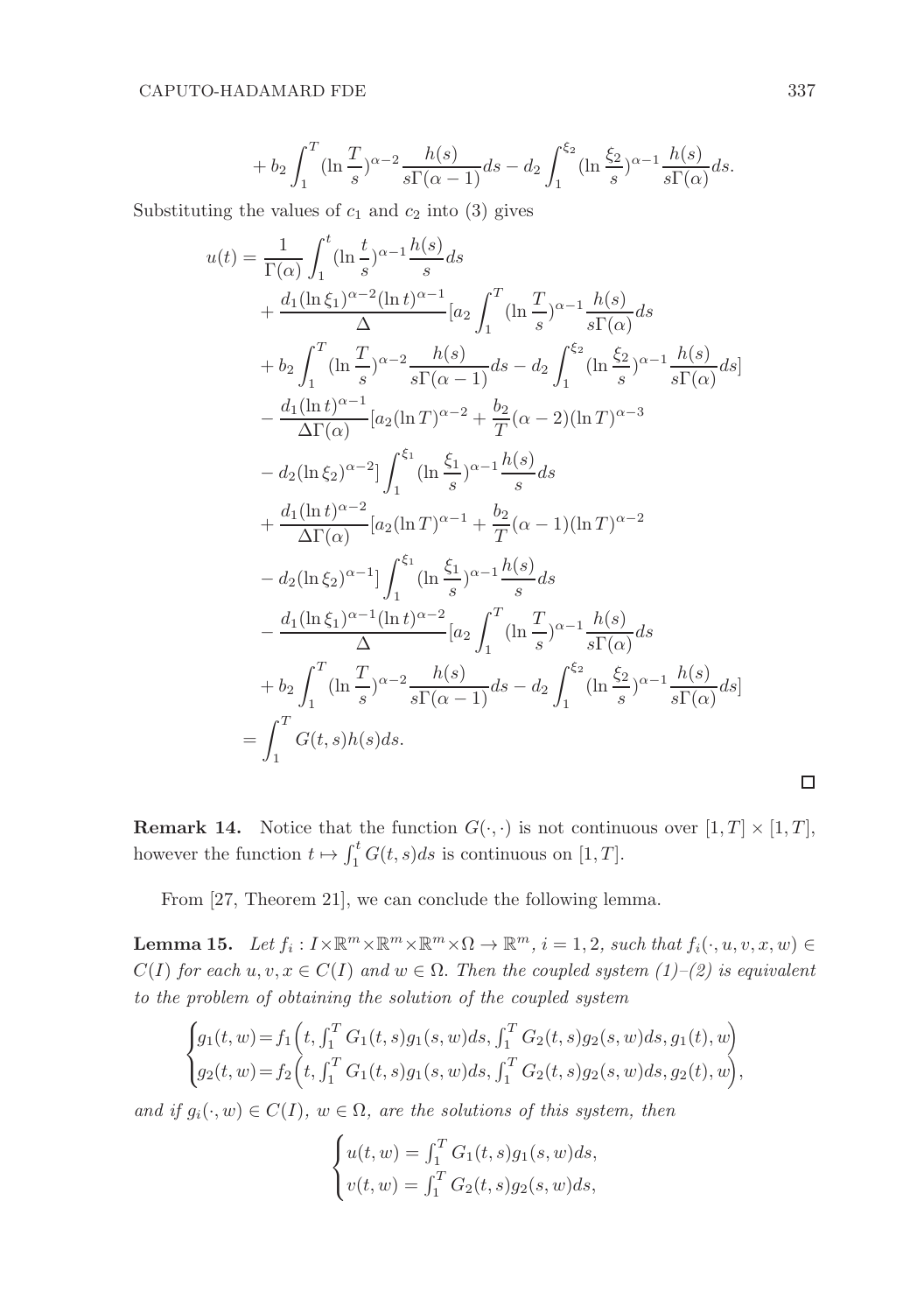where  $G_1(t,s) =$  $\sqrt{ }$   $\frac{1}{s\Gamma(\alpha_1)}(\ln\frac{t}{s})^{\alpha_1-1}$  $+\frac{d_1(\ln \xi_1)^{\alpha_1-2}(\ln t)^{\alpha_1-1}}{s\Delta_1}$  $\frac{1}{s\Delta_1}\left[\frac{a_2}{\Gamma(\alpha_1)}(\ln\frac{T}{s})^{\alpha_1-1}+\frac{b_2}{\Gamma(\alpha_1-1)}(\ln\frac{T}{s})^{\alpha_1-2}-\frac{d_2}{\Gamma(\alpha_1)}(\ln\frac{\xi_2}{s})^{\alpha_1-1}\right]$  $-\frac{d_1(\ln t)^{\alpha_1-1}}{s\Delta_1\Gamma(\alpha_1)}$  $\frac{1}{s\Delta_1\Gamma(\alpha_1)}(\ln\frac{\xi_1}{s})^{\alpha_1-1}[a_2(\ln T)^{\alpha_1-2}+\frac{b_2}{T}(\alpha_1-2)(\ln T)^{\alpha_1-3}-d_2(\ln\xi_2)^{\alpha_1-2}]$  $+\frac{d_1(\ln t)^{\alpha_1-2}}{s\Delta_1\Gamma(\alpha_1)}$  $\frac{1}{s\Delta_1\Gamma(\alpha_1)}(\ln\frac{\xi_1}{s})^{\alpha_1-1}[a_2(\ln T)^{\alpha_1-1}+\frac{b_2}{T}(\alpha_1-1)(\ln T)^{\alpha_1-2}-d_2(\ln\xi_2)^{\alpha_1-1}]$  $-\frac{d_1(\ln\xi_1)^{\alpha_1-1}(\ln t)^{\alpha_1-2}}{s\Delta_1}$  $\frac{1}{s\Delta_1} \frac{\ln(1+\ln t)^{\alpha_1-2}}{\ln(\alpha_1)} \left[\frac{a_2}{\Gamma(\alpha_1)} \left(\ln \frac{T}{s}\right)^{\alpha_1-1} + \frac{b_2}{\Gamma(\alpha_1-1)} \left(\ln \frac{T}{s}\right)^{\alpha_1-2} - \frac{d_2}{\Gamma(\alpha_1)} \left(\ln \frac{\xi_2}{s}\right)^{\alpha_1-1}\right],$  $s \leq \xi_1, s \leq t$  $d_1(\ln \xi_1)^{\alpha_1-2}(\ln t)^{\alpha_1-1}$  $\frac{1}{s\Delta_1} \frac{a_2}{\Gamma(\alpha_1)} \left[ \frac{a_2}{\Gamma(\alpha_1)} \left( \ln \frac{T}{s} \right) \alpha_1 - 1 + \frac{b_2}{\Gamma(\alpha_1 - 1)} \left( \ln \frac{T}{s} \right) \alpha_1 - 2 - \frac{d_2}{\Gamma(\alpha_1)} \left( \ln \frac{\xi_2}{s} \right) \alpha_1 - 1 \right]$  $-\frac{d_1(\ln t)^{\alpha_1-1}}{s\Delta_1\Gamma(\alpha_1)}$  $\frac{1}{s\Delta_1\Gamma(\alpha_1)}(\ln\frac{\xi_1}{s})^{\alpha_1-1}[a_2(\ln T)^{\alpha_1-2}+\frac{b_2}{T}(\alpha_1-2)(\ln T)^{\alpha_1-3}-d_2(\ln\xi_2)^{\alpha_1-2}]$ +  $d_1(\ln t)^{\alpha_1-2}$  $\frac{1}{s\Delta_1\Gamma(\alpha_1)}(\ln\frac{\xi_1}{s})^{\alpha_1-1}[a_2(\ln T)^{\alpha_1-1}+\frac{b_2}{T}(\alpha_1-1)(\ln T)^{\alpha_1-2}-d_2(\ln\xi_2)^{\alpha_1-1}]$ −  $d_1(\ln \xi_1)^{\alpha_1-1}(\ln t)^{\alpha_1-2}$  $\frac{1}{s\Delta_1} \frac{\ln(1+\ln t)^{\alpha_1-2}}{\ln(\alpha_1)} \left[\frac{a_2}{\Gamma(\alpha_1)} \left(\ln \frac{T}{s}\right)^{\alpha_1-1} + \frac{b_2}{\Gamma(\alpha_1-1)} \left(\ln \frac{T}{s}\right)^{\alpha_1-2} - \frac{d_2}{\Gamma(\alpha_1)} \left(\ln \frac{\xi_2}{s}\right)^{\alpha_1-1}\right],$  $s \leq \xi_1, t \leq s$ ,  $\frac{1}{s\Gamma(\alpha_1)}(\ln\frac{t}{s})^{\alpha_1-1}$  $+$  $d_1(\ln \xi_1)^{\alpha_1-2}(\ln t)^{\alpha_1-1}$  $\frac{1}{s\Delta_1}\left[\frac{a_2}{\Gamma(\alpha_1)}(\ln\frac{T}{s})^{\alpha_1-1}+\frac{b_2}{\Gamma(\alpha_1-1)}(\ln\frac{T}{s})^{\alpha_1-2}-\frac{d_2}{\Gamma(\alpha_1)}(\ln\frac{\xi_2}{s})^{\alpha_1-1}\right]$ −  $d_1(\ln \xi_1)^{\alpha_1-1}(\ln t)^{\alpha_1-2}$  $\frac{1}{s\Delta_1} \frac{\ln(1+\theta)^{\alpha_1-2}}{\ln(\alpha_1)} \left[\frac{a_2}{\Gamma(\alpha_1)}\left(\ln\frac{T}{s}\right)^{\alpha_1-1} + \frac{b_2}{\Gamma(\alpha_1-1)}\left(\ln\frac{T}{s}\right)^{\alpha_1-2} - \frac{d_2}{\Gamma(\alpha_1)}\left(\ln\frac{\xi_2}{s}\right)^{\alpha_1-1}\right],$  $\xi_1 \leq s \leq \xi_2, \ s \leq t$ ,  $d_1(\ln \xi_1)^{\alpha_1-2}(\ln t)^{\alpha_1-1}$  $\frac{1}{s\Delta_1}\left[\frac{a_2}{\Gamma(\alpha_1)}(\ln\frac{T}{s})^{\alpha_1-1}+\frac{b_2}{\Gamma(\alpha_1-1)}(\ln\frac{T}{s})^{\alpha_1-2}-\frac{d_2}{\Gamma(\alpha_1)}(\ln\frac{\xi_2}{s})^{\alpha_1-1}\right]$  $-\frac{d_1(\ln\xi_1)^{\alpha_1-1}(\ln t)^{\alpha_1-2}}{s\Delta_1}$  $\frac{1}{s\Delta_1} \frac{\ln(1+\ln t)^{\alpha_1-2}}{\ln(\alpha_1)} \left[\frac{a_2}{\Gamma(\alpha_1)} \left(\ln \frac{T}{s}\right)^{\alpha_1-1} + \frac{b_2}{\Gamma(\alpha_1-1)} \left(\ln \frac{T}{s}\right)^{\alpha_1-2} - \frac{d_2}{\Gamma(\alpha_1)} \left(\ln \frac{\xi_2}{s}\right)^{\alpha_1-1}\right],$  $\xi_1 \leq s \leq \xi_2, t \leq s$ ,  $\frac{1}{s\Gamma(\alpha_1)}(\ln\frac{t}{s})^{\alpha_1-1}$  $+\frac{d_1(\ln \xi_1)^{\alpha_1-2}(\ln t)^{\alpha_1-1}}{s\Delta_1}$  $\frac{1}{s\Delta_1}\left[\frac{a_2}{\Gamma(\alpha_1)}(\ln\frac{T}{s})^{\alpha_1-1}+\frac{b_2}{\Gamma(\alpha_1-1)}(\ln\frac{T}{s})^{\alpha_1-2}\right]$  $-\frac{d_1(\ln\xi_1)^{\alpha_1-1}(\ln t)^{\alpha_1-2}}{s\Delta_1}$  $\frac{\frac{1}{s}\sum_{1}^{1-\frac{1}{n}}\left(\ln t\right)^{\alpha_1-2}}{\Gamma(\alpha_1)}\left(\ln\frac{T}{s}\right)^{\alpha_1-1}+\frac{b_2}{\Gamma(\alpha_1-1)}\left(\ln\frac{T}{s}\right)^{\alpha_1-2}\right],$  $\xi_2 \leq s, \ s \leq t$  $d_1(\ln \xi_1)^{\alpha_1-2}(\ln t)^{\alpha_1-1}$  $\frac{1}{s\Delta_1} \left[ \frac{a_2}{\Gamma(\alpha_1)} (\ln \frac{T}{s})^{\alpha_1-1} + \frac{b_2}{\Gamma(\alpha_1-1)} (\ln \frac{T}{s})^{\alpha_1-2} \right]$  $-\frac{d_1(\ln\xi_1)^{\alpha_1-1}(\ln t)^{\alpha_1-2}}{s\Delta_1}$  $\frac{\frac{1}{s}\sum_{1}^{n-1}(\ln t)^{\alpha_1-2}}{\Gamma(\alpha_1)}\left[\frac{a_2}{\Gamma(\alpha_1)}(\ln \frac{T}{s})^{\alpha_1-1}+\frac{b_2}{\Gamma(\alpha_1-1)}(\ln \frac{T}{s})^{\alpha_1-2}\right],$  $\xi_2 \leq s, t \leq s,$ 

with

$$
\Delta_1 = d_1(\ln \xi_1)^{\alpha_1 - 1} [a_2(\ln T)^{\alpha_1 - 2} + \frac{b_2}{T} (\alpha_1 - 2)(\ln T)^{\alpha_1 - 3}]
$$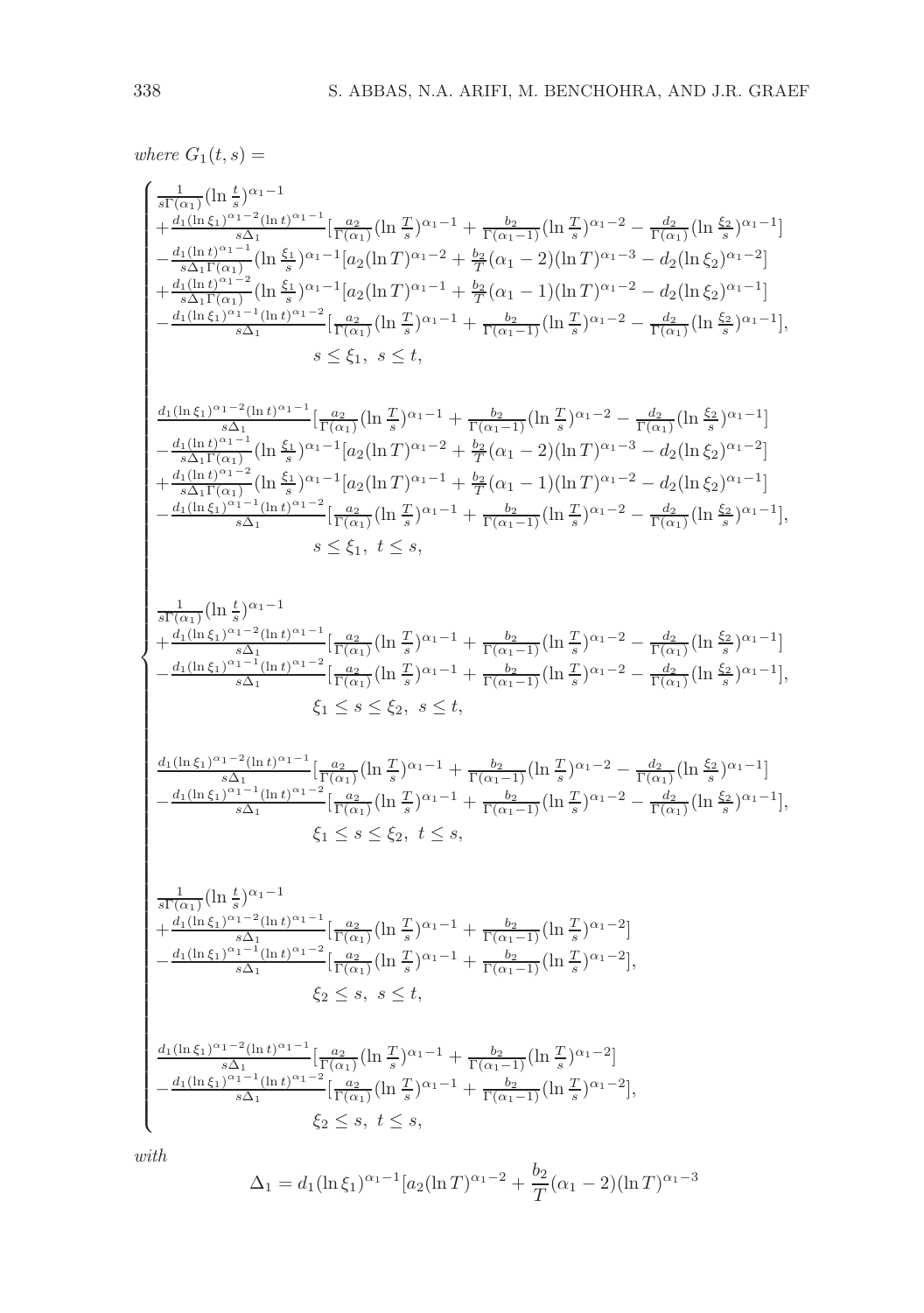$$
-d_2(\ln \xi_2)^{\alpha_1-2} - d_1(\ln \xi_1)^{\alpha_1-2} [a_2(\ln T)^{\alpha_1-1} + \frac{b_2}{T} (\alpha_1 - 1)(\ln T)^{\alpha_1-2} - d_2(\ln \xi_2)^{\alpha_1-1}] \neq 0
$$
  
and  $G_2(t, s) =$ 

$$
\begin{cases} \frac{1}{31\left(\alpha_{2}\right)}(\ln\frac{t}{s})^{\alpha_{2}-1} \\ +\frac{d_{3}(\ln\xi_{3})^{\alpha_{2}-2}(\ln b)^{\alpha_{2}-1}}{s\left(\alpha_{2}\right)}\left[\Gamma_{\left(\alpha_{2}\right)}^{\alpha_{2}}(\ln\frac{T}{s})^{\alpha_{2}-1}+\frac{b_{4}}{\Gamma\left(\alpha_{2}-1\right)}(\ln\frac{T}{s})^{\alpha_{2}-2}-\frac{d_{4}}{\Gamma\left(\alpha_{2}\right)}(\ln\frac{\xi_{4}}{s})^{\alpha_{2}-1}\right]\\ -\frac{d_{3}(\ln b)^{\alpha_{2}-1}}{s\left(\alpha_{2}\right)}(\ln\frac{\xi_{3}}{s})^{\alpha_{2}-1}\left[a_{4}(\ln T)^{\alpha_{2}-2}+\frac{b_{4}}{T}\left(\alpha_{2}-2\right)(\ln T)^{\alpha_{2}-3}-d_{4}(\ln\xi_{4})^{\alpha_{2}-1}\right]\\ -\frac{d_{3}(\ln b)^{\alpha_{2}-1}}{s\left(\alpha_{1}\right)}(\ln\frac{\xi_{3}}{s})^{\alpha_{2}-1}\left[a_{4}(\ln T)^{\alpha_{2}-1}+\frac{b_{4}}{T}\left(\alpha_{2}-1\right)(\ln T)^{\alpha_{2}-2}-d_{4}(\ln\xi_{4})^{\alpha_{2}-1}\right],\\ -\frac{d_{3}(\ln\xi_{3})^{\alpha_{2}-1}(\ln b)^{\alpha_{2}-1}}{s\left(\alpha_{2}\right)}\left[\Gamma_{\left(\alpha_{2}\right)}^{\alpha_{2}}(\ln\frac{T}{s})^{\alpha_{2}-1}+\frac{b_{4}}{\Gamma\left(\alpha_{2}-1\right)}(\ln\frac{T}{s})^{\alpha_{2}-2}-\frac{d_{4}}{\Gamma\left(\alpha_{2}\right)}(\ln\frac{\xi_{3}}{s})^{\alpha_{2}-1}\right],\\ \frac{d_{3}(\ln\xi_{3})^{\alpha_{2}-1}(\ln b)^{\alpha_{2}-1}}{s\left(\alpha_{2}\right)}\left(\ln\frac{\xi_{3}}{s}\right)^{\alpha_{2}-1}\left[a_{4}(\ln T)^{\alpha_{2}-2}+\frac{b_{4}}{T}\left(\alpha_{2}-2\right)(\ln T)^{\alpha_{2}-2}-d_{4}(\ln\xi_{4})^{\alpha_{2}-1}\right]\\ -\frac{d_{3}(\ln b)^{\alpha_{2}-1}}{s\left(\alpha_{2}\right)}(\ln\frac
$$

 $\xi_4 \leq s, t \leq s,$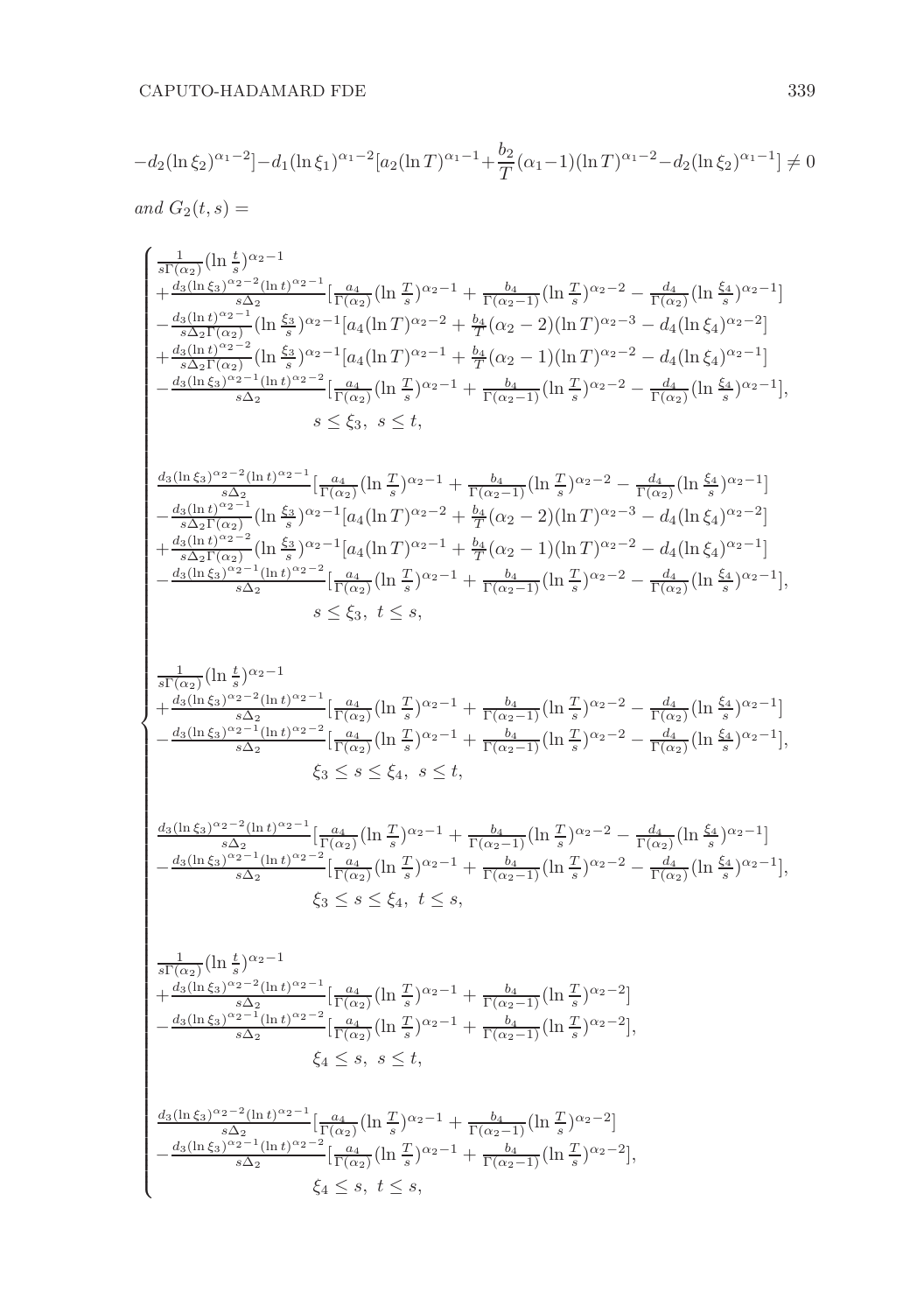with.

$$
\Delta_2 = d_3(\ln \xi_3)^{\alpha_2 - 1} [a_4(\ln T)^{\alpha_2 - 2} + \frac{b_4}{T} (\alpha_2 - 2)(\ln T)^{\alpha_2 - 3} \n- d_4(\ln \xi_4)^{\alpha_2 - 2}] - d_3(\ln \xi_3)^{\alpha_2 - 2} [a_4(\ln T)^{\alpha_2 - 1} \n+ \frac{b_4}{T} (\alpha_2 - 1)(\ln T)^{\alpha_2 - 2} - d_4(\ln \xi_4)^{\alpha_2 - 1}] \neq 0.
$$

In the sequel we will make use of the following random fixed point theorems. The first of these is a Banach type theorem.

**Theorem 16.** ([18, 26]) Let  $(\Omega, \mathcal{F})$  be a measurable space, X be a real separable generalized Banach space,  $F : \Omega \times X \to X$  be a continuous random operator, and let  $M(w) \in \mathcal{M}_{n \times n}(\mathbb{R}_+)$  be a random variable matrix such that for every  $w \in \Omega$ , the matrix  $M(w)$  converges to 0 and

$$
d(F(w, x_1), F(w, x_2)) \le M(w)d(x_1, x_2)
$$

for each  $x_1, x_2 \in X$  and  $w \in \Omega$ . Then there exists a random variable  $x : \Omega \to X$  that is the unique random fixed point of F.

The next theorem is in the spirit of the Leray-Schauder theorem.

**Theorem 17.** ([18, 26]) Let  $(\Omega, \mathcal{F})$  be a measurable space, X be a real separable generalized Banach space and  $F: \Omega \times X \to X$  be a completely continuous random operator. Then, either:

- (i) the random equation  $F(w, x) = x$  has a random solution, i.e., there is a measurable function  $x : \Omega \to X$  such that  $F(w, x(w)) = x(w)$  for all  $w \in \Omega$ ; or
- (ii) the set  $M = \{x : \Omega \to X \text{ is measurable} : \lambda(w)F(w,x) = x\}$  is unbounded for some measurable function  $\lambda : \Omega \to X$  with  $0 < \lambda(w) < 1$  on  $\Omega$ .

#### 3. MAIN RESULTS

In this section, we are concerned with the existence and uniqueness of solutions of the coupled system  $(1)-(2)$ .

**Definition 18.** By a random solution of the problem  $(1)-(2)$  we mean coupled measurable functions  $(u, v) \in C(I) \times C(I)$  satisfying the boundary conditions (2) and the equations  $(1)$  on  $I$ .

The following conditions will be used in the sequel.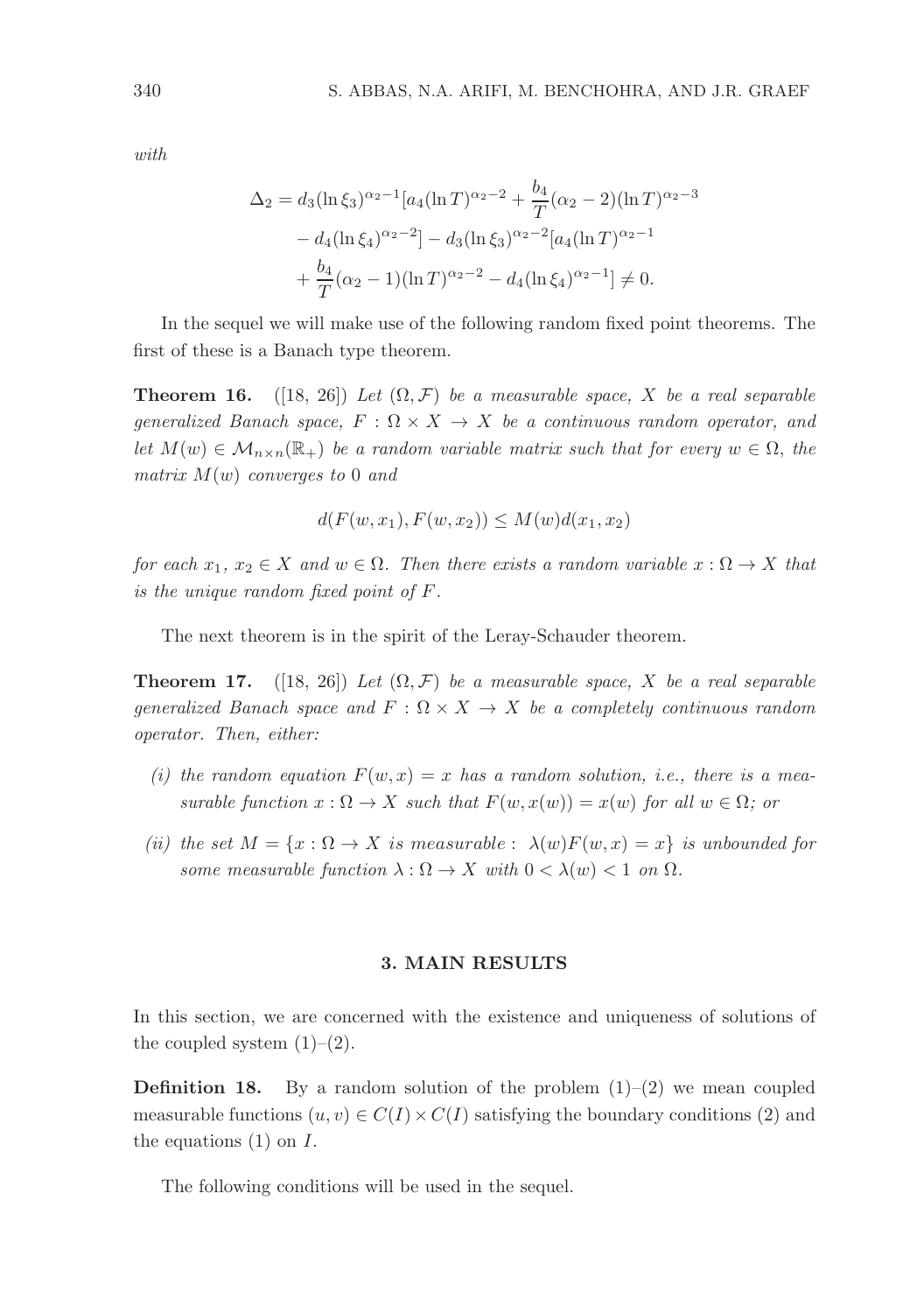- $(H_1)$  The functions  $f_i$ ,  $i = 1, 2$ , are Carathéodory.
- $(H_2)$  There exist continuous functions  $p_i, q_i, r_i : I \to L^{\infty}(\Omega, \mathbb{R}_+), i = 1, 2$ , such that

$$
||f_i(t, u_1, v_1, x_1, w) - f_i(t, u_2, v_2, x_2, w)||
$$
  
\n
$$
\leq p_i(t, w) ||u_1 - u_2|| + q_i(t, w) ||v_1 - v_2||
$$
  
\n
$$
+ r_i(t, w) ||x_1 - x_2||
$$

for a.e.  $t \in I$  and each  $u_i, v_i, x_i \in \mathbb{R}^m$ ,  $i = 1, 2$ .

 $(H_3)$  There exist continuous functions  $k_i$ ,  $l_i$ ,  $\bar{k}_i$ ,  $\bar{l}_i : I \to L^{\infty}(\Omega, \mathbb{R}_+)$ ,  $i = 1, 2$ , such that

$$
||f_i(t, u, v, x, w)|| \le k_i(t, w) + l_i(t, w)||u||
$$
  
+  $\bar{k}_i(t, w)||v|| + \bar{l}_i(t, w)||x||$ 

for a.e.  $t \in I$  and each  $u, v, x \in \mathbb{R}^m$ .

First, we prove an existence and uniqueness result for the coupled system (1)– (2) by using the Banach type random fixed point theorem type given in Theorem 16 above. As a consequence of Lemma 13, we define the operators  $N_1, N_2 : C \times \Omega \to C(I)$ by

$$
(N_i(u, v))(t, w) = \int_1^T G_i(t, s)g_i(s, w)ds, \ i = 1, 2,
$$
\n(4)

where  $g_i(\cdot, w) \in C(I)$  for  $w \in \Omega$  is given by

$$
g_i(t, w) = f_i\left(t, \int_1^T G_1(t, s)g_1(s, w)ds, \int_1^T G_2(t, s)g_2(s, w)ds, g_i(t, w), w\right), \ i = 1, 2. \quad (5)
$$

Set

$$
G_i^* = \sup_{t \in [1,T]} \int_1^t |G_i(t,s)| ds, \ i = 1,2.
$$

**Theorem 19.** Assume that conditions  $(H_1)$  and  $(H_2)$  hold. If  $||r_i(\cdot, w)||_{\infty} < 1$ ,  $i = 1, 2$ , and for every  $w \in \Omega$ , the matrix

$$
M(w) := \begin{pmatrix} \frac{G_1^* \|p_1(\cdot, w)\|_\infty}{1 - \|r_1(\cdot, w)\|_\infty} & \frac{G_1^* \|q_1(\cdot, w)\|_\infty}{1 - \|r_1(\cdot, w)\|_\infty} \\ \frac{G_2^* \|p_2(\cdot, w)\|_\infty}{1 - \|r_2(\cdot, w)\|_\infty} & \frac{G_2^* \|q_2(\cdot, w)\|_\infty}{1 - \|r_2(\cdot, w)\|_\infty} \end{pmatrix}
$$

converges to 0, then the coupled system  $(1)$ – $(2)$  has a unique random solution.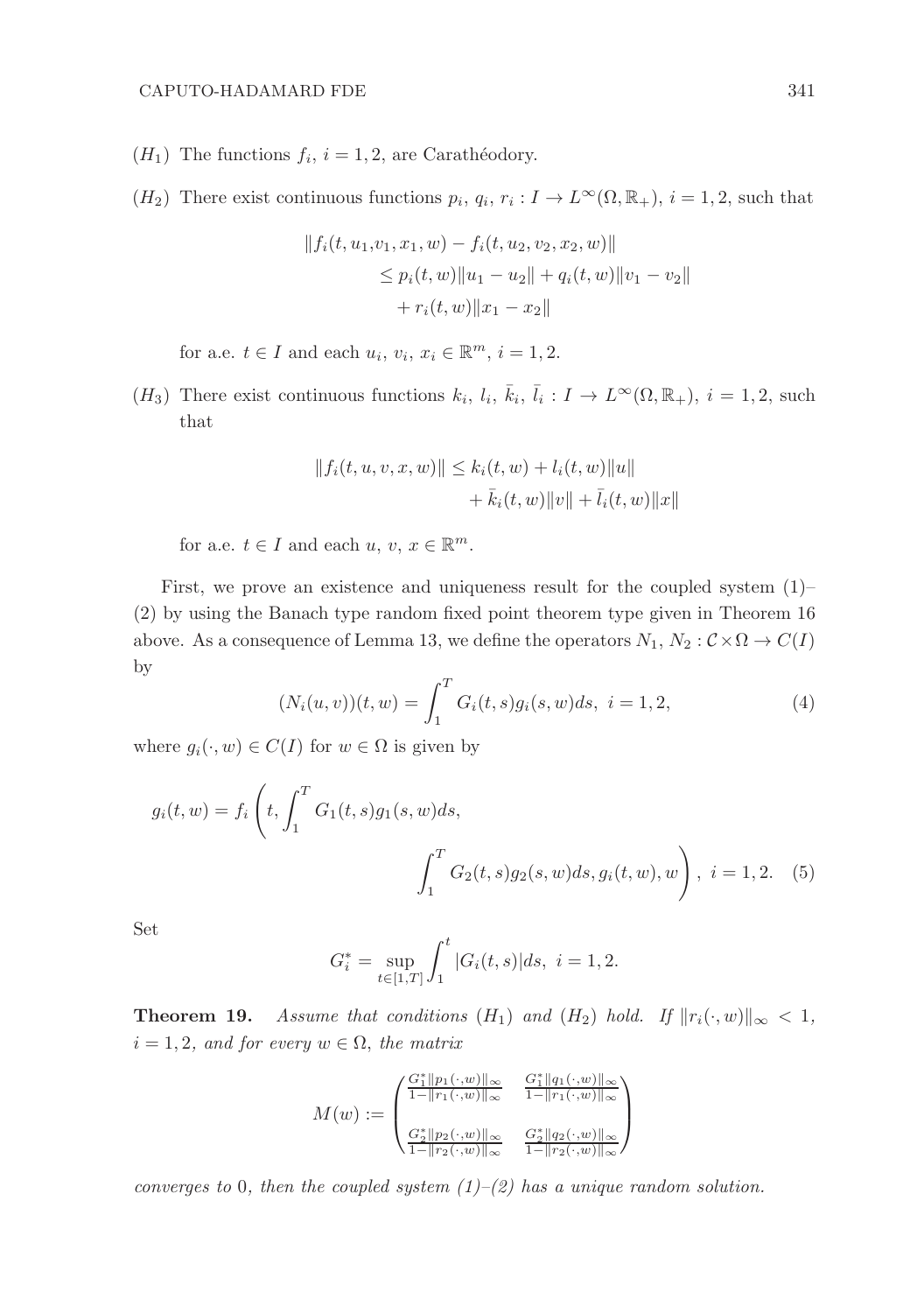**Proof.** Consider the operator  $N : \mathcal{C} \times \Omega \to \mathcal{C}$  defined by

$$
(N(u, v))(t, w) = ((N_1(u, v))(t, w), (N_2(u, v))(t, w)).
$$
\n(6)

Clearly, the fixed points of the operator  $N$  are random solutions of the coupled system  $(1)$ – $(2)$ . We need to show that N is a random operator on C. Since  $f_i$ ,  $i = 1, 2$ , are Carathéodory functions,  $w \to f_i(t, u, v, x, w)$  are measurable maps in view Definition 1. We conclude that the maps

$$
w \to (N_1(u, v))(t, w) \text{ and } w \to (N_2(u, v))(t, w)
$$

are measurable. As a result, N is a random operator on  $\mathcal{C} \times \Omega$  into C. Next, we show that  $N$  satisfies all the conditions of Theorem 16.

For any  $w \in \Omega$ ,  $(u_1, v_1)$ ,  $(u_2, v_2) \in \mathcal{C}$ , and  $t \in I$ , we have

$$
||(N_i(u_1, v_1))(t, w) - (N_i(u_2, v_2))(t, w)|| \leq \int_1^T |G_i(t, s)||g_i(t, w) - \bar{g}_i(t, w)||ds,
$$

where  $g_i(\cdot, w)$ ,  $\bar{g}_i(\cdot, w) \in C(I)$  for  $w \in \Omega$  are given by

$$
g_i(t, w) = f_i\left(t, \int_1^T G_1(t, s)g_1(s, w)ds, \int_1^T G_2(t, s)g_2(s, w)ds, g_i(t, w), w\right), \ i = 1, 2,
$$

$$
\bar{g}_i(t, w) = f_i \left( t, \int_1^T G_1(t, s) \bar{g}_1(s, w) ds, \int_1^T G_2(t, s) \bar{g}_2(s, w) ds, \bar{g}_i(t, w), w \right), \ i = 1, 2.
$$

Then, from  $(H_2)$ ,

$$
||g_i(t, w) - \bar{g}_i(t, w)|| \le p_i(t, w)||u_1(s, w) - v_1(s, w)||
$$
  
+  $q_i(t, w)||u_2(s, w) - v_2(s, w)||$   
+  $r_i(t, w)||g_i(t, w) - \bar{g}_i(t, w)||$ ,  $i = 1, 2$ .

Thus,

$$
||g_i(t, w) - \bar{g}_i(t, w)|| \le \frac{||p_i(\cdot, w)||_{\infty}}{1 - ||r_i(\cdot, w)||_{\infty}} ||u_1(\cdot, w) - v_1(\cdot, w)||_{\infty} + \frac{||q_i(\cdot, w)||_{\infty}}{1 - ||r_i(\cdot, w)||_{\infty}} ||u_2(\cdot, w) - v_2(\cdot, w)||_{\infty})
$$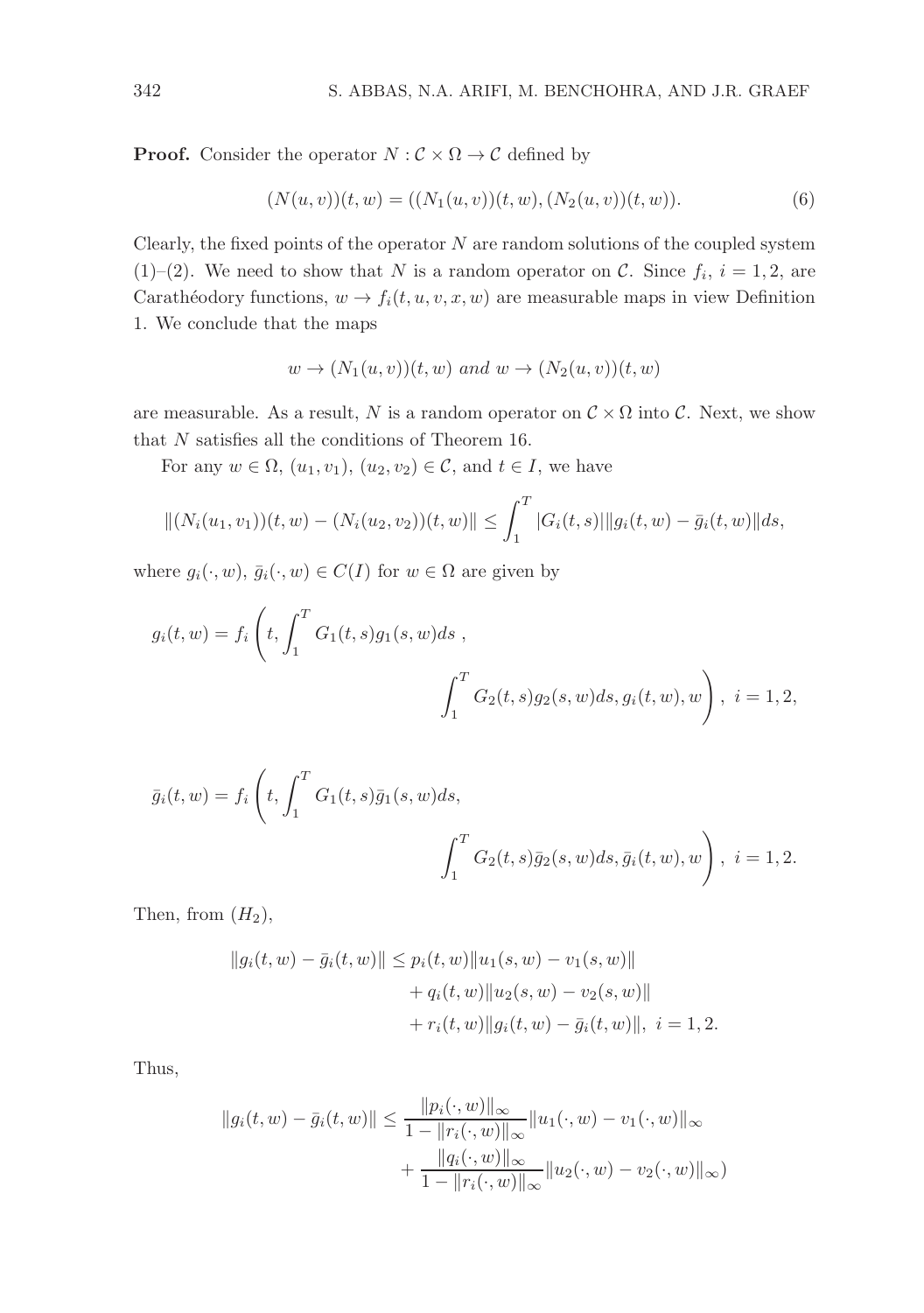for  $i = 1, 2$ . Hence,

$$
|| (N_i(u_1, v_1))(\cdot, w) - (N_i(u_2, v_2))(\cdot, w) ||_{\infty}
$$
  
\n
$$
\leq \frac{G_i^* ||p_i(\cdot, w)||_{\infty}}{1 - ||r_i(\cdot, w)||_{\infty}} ||u_1(\cdot, w) - v_1(\cdot, w)||_{\infty}
$$
  
\n
$$
+ \frac{G_i^* ||q_i(\cdot, w)||_{\infty}}{1 - ||r_i(\cdot, w)||_{\infty}} ||u_2(\cdot, w) - v_2(\cdot, w)||_{\infty})
$$

for  $i = 1, 2$ . Consequently,

$$
d((N(u_1, v_1))(\cdot, w), (N(u_2, v_2))(\cdot, w))
$$
  
\n
$$
\leq M(w)d((u_1(\cdot, w), v_1(\cdot, w)), (u_2(\cdot, w), v_2(\cdot, w))),
$$

where

$$
d((u_1(\cdot, w), v_1(\cdot, w)), (u_2(\cdot, w), v_2(\cdot, w))) = \begin{pmatrix} ||u_1(\cdot, w) - v_1(\cdot, w)||_{\infty} \\ ||u_2(\cdot, w) - v_2(\cdot, w)||_{\infty} \end{pmatrix}
$$

Since for every  $w \in \Omega$ , the matrix  $M(w)$  converges to zero, Theorem 16 implies that the coupled system  $(1)$ – $(2)$  has a unique random solution.  $\Box$ 

We will now prove an existence result for the coupled system  $(1)-(2)$  using the Leray–Schauder type random fixed point Theorem 17 above. Set

$$
C(w) := \max \left\{ \frac{G_1^* \|l_1(\cdot, w)\|_{\infty}}{1 - \|\bar{l}_1(\cdot, w)\|_{\infty}} + \frac{G_2^* \|l_2(\cdot, w)\|_{\infty}}{1 - \|\bar{l}_2(\cdot, w)\|_{\infty}}, \frac{G_1^* \|\bar{k}_1(\cdot, w)\|_{\infty}}{1 - \|\bar{l}_1(\cdot, w)\|_{\infty}} + \frac{G_2^* \|\bar{k}_2(\cdot, w)\|_{\infty}}{1 - \|\bar{l}_2(\cdot, w)\|_{\infty}} \right\}. \tag{7}
$$

**Theorem 20.** Assume that conditions  $(H_1)$  and  $(H_3)$  hold. If  $\|\bar{l}_i(\cdot,w)\|_{\infty} < 1$ ,  $i = 1, 2, and C(w) < 1, then the coupled system (1)–(2) has at least one random$ solution.

**Proof.** Let  $N : \mathcal{C} \times \Omega \to \mathcal{C}$  be the operator defined in (6). We need to show that N satisfies the conditions in Theorem 17. The proof will be given in several steps.

**Step 1.**  $N(\cdot, \cdot, w)$  is continuous. Let  $(u_n, v_n)$  be a sequence such that  $(u_n, v_n) \rightarrow$  $(u, v) \in \mathcal{C}$  as  $n \to \infty$ . For any  $w \in \Omega$  and each  $t \in I$ , we have

$$
||(N_1(u_n, v_n))(t, w) - (N_1(u, v))(t, w)||
$$
  
\n
$$
\leq \int_1^T |G_1(t, s)| ||f_1(s, u_n(s, w), v_n(s, w), ({}^{Hc}D_1^{\alpha_1}u_n)(s, w), w)
$$
  
\n
$$
- f_1(s, u(s, w), v(s, w), ({}^{Hc}D_1^{\alpha_1}u)(s, w), w))||ds
$$
  
\n
$$
\leq G_1^* ||f_1(\cdot, u_n(\cdot, w), v_n(\cdot, w), ({}^{Hc}D_1^{\alpha_1}u_n)(\cdot, w), w)
$$

.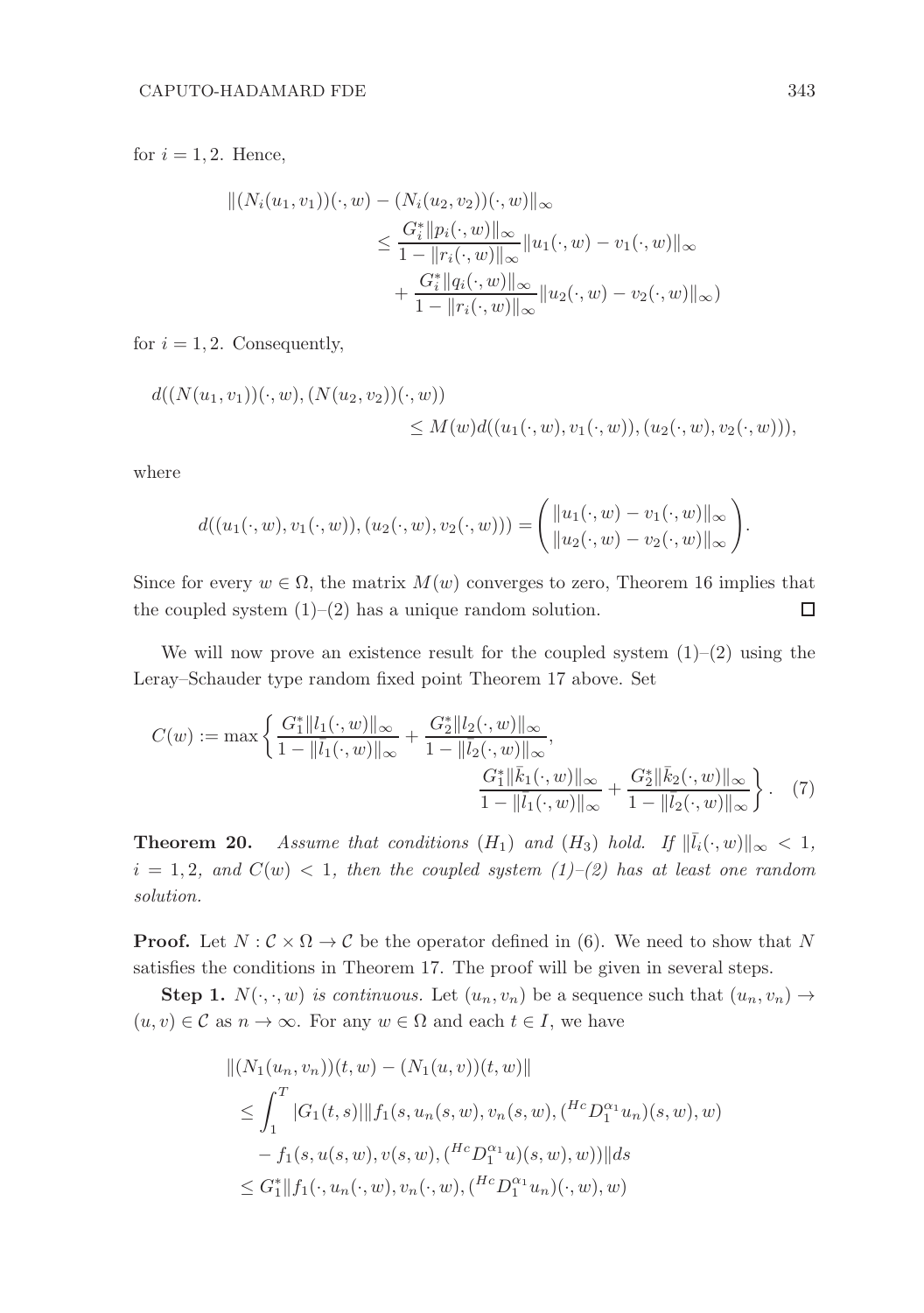$$
- f_1(\cdot, u(\cdot, w), v(\cdot, w), ({}^{He}D_1^{\alpha_1}u)(\cdot, w), w))\|_{\infty}.
$$

Since  $f_1$  is Carathéodory, we have

$$
||(N_1(u_n,v_n))(\cdot,w)-(N_1(u,v))(\cdot,w)||_{\infty}\to 0 \text{ as } n\to\infty.
$$

Similarly, for any  $w \in \Omega$  and each  $t \in I$ ,

$$
||(N_2(u_n, v_n))(t, w) - (N_2(u, v))(t, w)||
$$
  
\n
$$
\leq \int_1^T |G_2(t, s)| ||f_2(\cdot, u_n(\cdot, w), v_n(\cdot, w), ({}^{Hc}D_1^{\alpha_2}v_n)(\cdot, w), w)
$$
  
\n
$$
- f_2(\cdot, u(\cdot, w), v(\cdot, w), ({}^{Hc}D_1^{\alpha_2}v)(\cdot, w), w)||_{\infty}.
$$

The fact that  $f_2$  is Carathéodory implies

$$
|| (N_2(u_n, v_n))(\cdot, w) - (N_2(u, v))(\cdot, w)||_{\infty} \to 0 \text{ as } n \to \infty.
$$

Hence,  $N(\cdot, \cdot, w)$  is continuous.

**Step 2.**  $N(\cdot, \cdot, w)$  maps bounded sets into bounded sets in C. Let  $R > 0$  and set

$$
B_R := \{ (\mu, \nu) \in \mathcal{C} : ||\mu||_{\infty} \le R, ||\nu||_{\infty} \le R \}.
$$

For any  $w \in \Omega$ , each  $(u, v) \in B_R$ , and  $t \in I$ , we have

$$
||(N_1(u,v))(t,w)|| \leq \int_1^T |G_1(t,s)||g_1(s,w)||ds,
$$

where,  $g_1(\cdot, w) \in C(I)$  for  $w \in \Omega$  is given in (5). From  $(H_3)$  we have

$$
||g_1(t, w)|| \le k_1(t, w) + l_1(t, w)||u(s, w)||
$$
  
+  $\bar{k}_1(t, w)||v(s, w)|| + \bar{l}_1(t, w)||g_1(t, w)||$ .

This gives

$$
||g_1(\cdot, w)|| \le \frac{||k_1(\cdot, w)||_{\infty}}{1 - ||\overline{l}_1(\cdot, w)||_{\infty}} + \frac{||l_1(\cdot, w)||_{\infty}}{1 - ||\overline{l}_1(\cdot, w)||_{\infty}} ||u(\cdot, w)||_{\infty} + \frac{||\overline{k}_1(\cdot, w)||_{\infty}}{1 - ||\overline{l}_1(\cdot, w)||_{\infty}} ||v(\cdot, w)||_{\infty} \le \frac{||k_1(\cdot, w)||_{\infty}}{1 - ||\overline{l}_1(\cdot, w)||_{\infty}} + \frac{R||l_1(\cdot, w)||_{\infty}}{1 - ||\overline{l}_1(\cdot, w)||_{\infty}} + \frac{R||\overline{k}_1(\cdot, w)||_{\infty}}{1 - ||\overline{l}_1(\cdot, w)||_{\infty}}.
$$

Thus,

$$
||(N_1(u,v))(t,w)|| \leq \int_1^T |G_1(t,s)||g_1(s,w)||ds
$$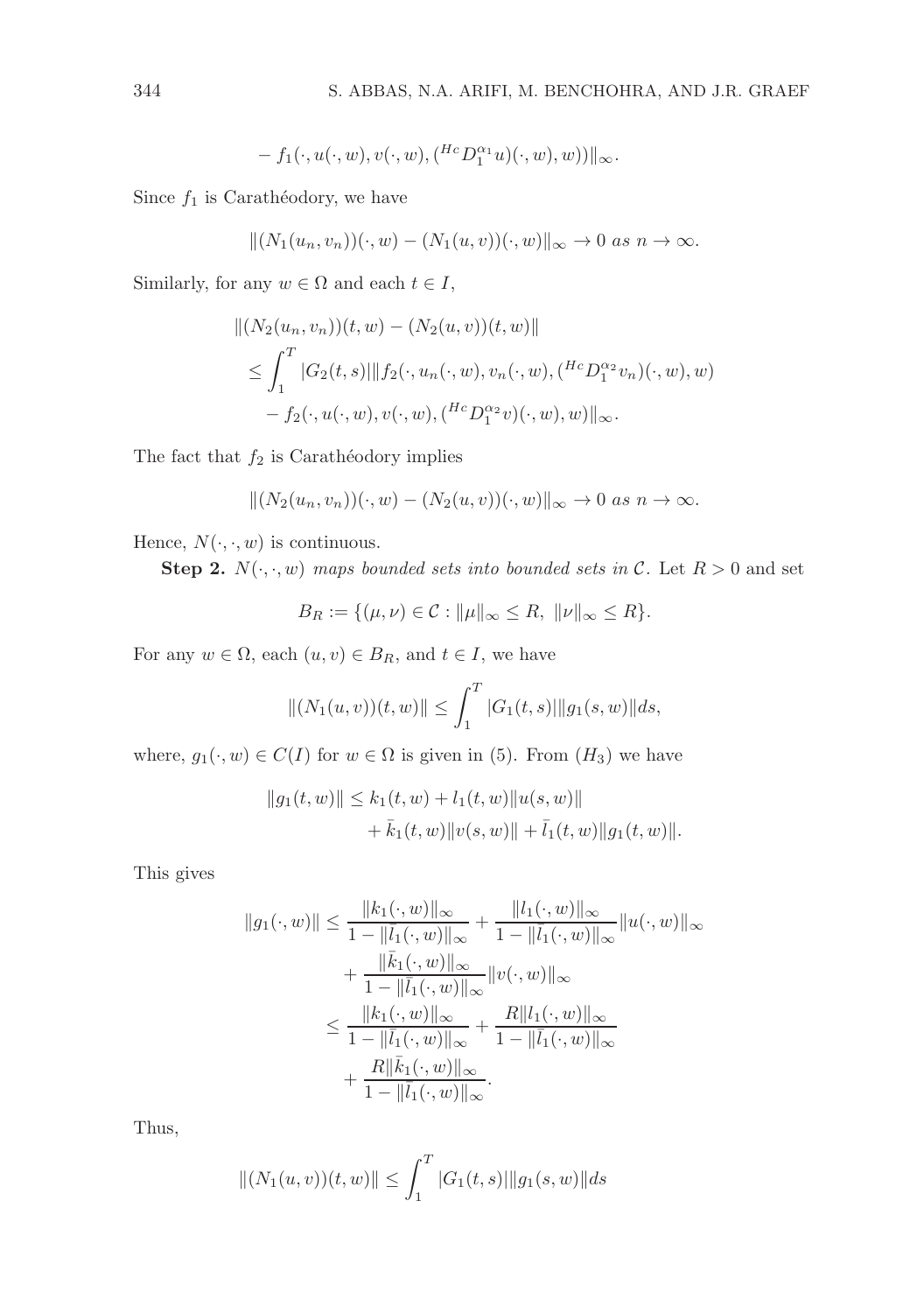$$
\leq G_1^* \left( \frac{\|k_1(\cdot, w)\|_{\infty}}{1 - \|\bar{l}_1(\cdot, w)\|_{\infty}} + \frac{R\|l_1(\cdot, w)\|_{\infty}}{1 - \|\bar{l}_1(\cdot, w)\|_{\infty}} + \frac{R\|\bar{k}_1(\cdot, w)\|_{\infty}}{1 - \|\bar{l}_1(\cdot, w)\|_{\infty}} \right)
$$
  
:=  $\ell_1(w)$ .

Hence,

$$
|| (N_1(u,v))(\cdot, w) ||_{\infty} \leq \ell_1(w).
$$

Similarly, for any  $w \in \Omega$ ,  $(u, v) \in B_R$ , and  $t \in I$ ,

$$
|| (N_2(u, v))(\cdot, w) ||_{\infty} \leq G_2^* \left( \frac{||k_2(\cdot, w)||_{\infty}}{1 - ||\overline{l}_2(\cdot, w)||_{\infty}} + \frac{R||l_2(\cdot, w)||_{\infty}}{1 - ||\overline{l}_2(\cdot, w)||_{\infty}} + \frac{R||\overline{k}_2(\cdot, w)||_{\infty}}{1 - ||\overline{l}_2(\cdot, w)||_{\infty}} \right)
$$
  
:=  $\ell_2(w)$ .

Consequently,

$$
|| (N(u, v))(\cdot, w)||_{\mathcal{C}} \leq (\ell_1(w), \ell_2(w)) := \ell(w).
$$

**Step 3.**  $N(\cdot, \cdot, w)$  maps bounded sets into equicontinuous sets in C. Let  $B_R$  be the ball defined in Step 2. For each  $t_1, t_2 \in I$  with  $t_1 \leq t_2$  and any  $(u, v) \in B_R$  and  $w \in \Omega$ , we have

$$
||(N_1(u,v))(t_1,w)-(N_1(u,v))(t_2,w)|| \leq \int_1^T |G_1(t_1,s)-G_1(t_2,s)||g_1(s,w)||ds,
$$

where,  $g_1(\cdot, w) \in C(I)$  for  $w \in \Omega$  is given by (5) Thus,

$$
||(N_1(u, v))(t_1, w) - (N_1(u, v))(t_2, w)||\n\leq \left(\frac{||k_1(\cdot, w)||_{\infty}}{1 - ||\bar{l}_1(\cdot, w)||_{\infty}} + \frac{R||l_1(\cdot, w)||_{\infty}}{1 - ||\bar{l}_1(\cdot, w)||_{\infty}} + \frac{R||\bar{k}_1(\cdot, w)||_{\infty}}{1 - ||\bar{l}_1(\cdot, w)||_{\infty}}\right)\n\times \int_1^T |G_1(t_1, s) - G_1(t_2, s)| ds \to 0 \text{ as } t_1 \to t_2.
$$

Similarly,

$$
||(N_2(u, v))(t_1, w) - (N_2(u, v))(t_2, w)||\n
$$
\leq \left(\frac{||k_2(\cdot, w)||_{\infty}}{1 - ||\bar{l}_2(\cdot, w)||_{\infty}} + \frac{R||l_2(\cdot, w)||_{\infty}}{1 - ||\bar{l}_2(\cdot, w)||_{\infty}} + \frac{R||\bar{k}_2(\cdot, w)||_{\infty}}{1 - ||\bar{l}_2(\cdot, w)||_{\infty}}\right) \times \int_1^T |G_2(t_1, s) - G_1(t_2, s)| ds \to 0 \text{ as } t_1 \to t_2.
$$
$$

As a consequence of Steps 1 to 3 and the Arzelà–Ascoli theorem, we conclude that  $N(\cdot, \cdot, w)$  maps  $B_R$  into a precompact set in  $\mathcal{C}$ .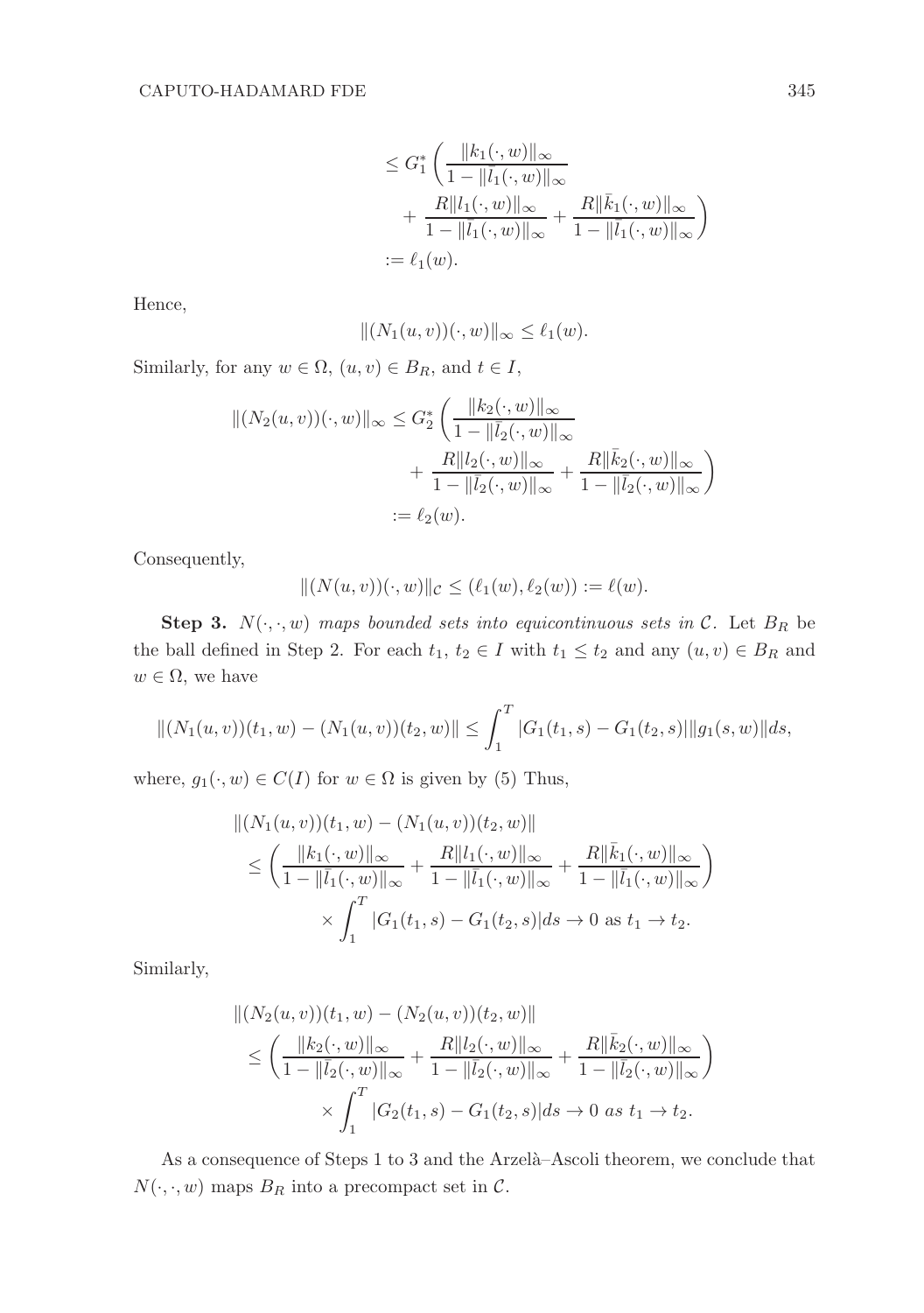**Step 4.** We want to show that the set  $E(w)$  consisting of  $(u(\cdot, w), v(\cdot, w)) \in \mathcal{C}$ such that  $(u(\cdot, w), v(\cdot, w)) = \lambda(w) (N((u, v))(\cdot, w)$  for some measurable function  $\lambda$ :  $\Omega \to (0, 1)$  is bounded in C. Let  $(u(\cdot, w), v(\cdot, w)) \in C$  such that  $(u(\cdot, w), v(\cdot, w)) =$  $\lambda(w)(N((u, v))(\cdot, w)$ . Then  $u(\cdot, w) = \lambda(w)(N_1((u, v))(\cdot, w)$  and  $v(\cdot, w) =$  $\lambda(w)(N_2((u, v))(\cdot, w)$ . Thus, for any  $w \in \Omega$  and each  $t \in I$ , we have

$$
||u(t, w)|| \le \int_1^T |G_1(t, s)| ||g_1(s, w)|| ds,
$$

where  $g_1(\cdot, w) \in C(I)$  for  $w \in \Omega$  is given in (5). Hence,

$$
||u(t,w)|| \leq \int_{1}^{T} |G_{1}(t,s)| \left(\frac{||k_{1}(\cdot,w)||_{\infty}}{1-||\bar{l}_{1}(\cdot,w)||_{\infty}} + \frac{||l_{1}(\cdot,w)||_{\infty}}{1-||\bar{l}_{1}(\cdot,w)||_{\infty}}||u(s,w)|| + \frac{||\bar{k}_{1}(\cdot,w)||_{\infty}}{1-||\bar{l}_{1}(\cdot,w)||_{\infty}}||v(s,w||) ds
$$
  

$$
\leq \frac{G_{1}^{*}||k_{1}(\cdot,w)||_{\infty}}{1-||\bar{l}_{1}(\cdot,w)||_{\infty}} + \int_{1}^{T} |G_{1}(t,s)| \left(\frac{||l_{1}(\cdot,w)||_{\infty}}{1-||\bar{l}_{1}(\cdot,w)||_{\infty}}||u(s,w)|| + \frac{||\bar{k}_{1}(\cdot,w)||_{\infty}}{1-||\bar{l}_{1}(\cdot,w)||_{\infty}}||v(s,w||) ds
$$
  

$$
\leq \frac{G_{1}^{*}||k_{1}(\cdot,w)||_{\infty}}{1-||\bar{l}_{1}(\cdot,w)||_{\infty}} + \frac{G_{1}^{*}||l_{1}(\cdot,w)||_{\infty}}{1-||\bar{l}_{1}(\cdot,w)||_{\infty}}||u(\cdot,w)||_{\infty}
$$
  

$$
+ \frac{G_{1}^{*}||\bar{k}_{1}(\cdot,w)||_{\infty}}{1-||\bar{l}_{1}(\cdot,w)||_{\infty}}||v(\cdot,w)||_{\infty}.
$$

Also,

$$
||v(t,w)|| \leq \frac{G_2^*||k_2(\cdot, w)||_{\infty}}{1 - ||\overline{l}_2(\cdot, w)||_{\infty}} + \frac{G_2^*||l_2(\cdot, w)||_{\infty}}{1 - ||\overline{l}_2(\cdot, w)||_{\infty}} ||u(\cdot, w)||_{\infty} + \frac{G_2^*||\overline{k}_2(\cdot, w)||_{\infty}}{1 - ||\overline{l}_2(\cdot, w)||_{\infty}} ||v(\cdot, w)||_{\infty}.
$$

Setting

$$
A(w) := \frac{G_1^* ||k_1(\cdot, w)||_{\infty}}{1 - ||\overline{l}_1(\cdot, w)||_{\infty}} + \frac{G_2^* ||k_2(\cdot, w)||_{\infty}}{1 - ||\overline{l}_2(\cdot, w)||_{\infty}},
$$

we see that

$$
||u(\cdot, w)||_{\infty} + ||v(\cdot, w)||_{\infty} \le A(w) + C(w)(||u(\cdot, w)||_{\infty} + ||v(\cdot, w)||_{\infty}).
$$

where  $C(w)$  is given in (7). It follows that

$$
||u(\cdot, w)||_{\infty} + ||v(\cdot, w)||_{\infty} \le \frac{A(w)}{1 - C(w)} := L(w).
$$

Hence,

$$
||(u(\cdot,w),v(\cdot,w))||_{\mathcal{C}} \leq L(w).
$$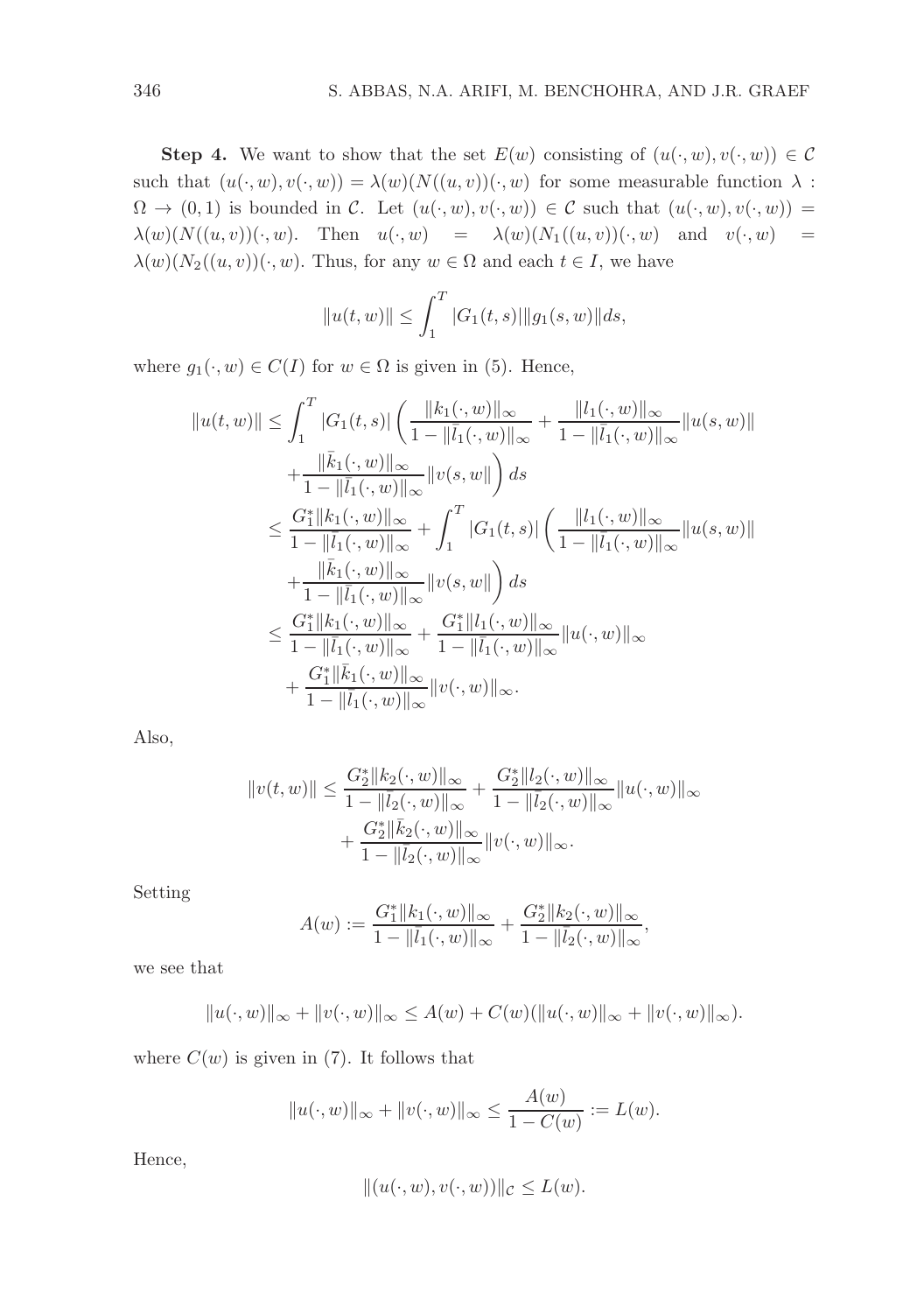This shows that the set  $E(w)$  is bounded, so part (ii) of Theorem 17 does not apply.

As a consequence of Steps 1 to 4, together with part (i) of Theorem 17, we conclude that N has at least one random fixed point in  $B_R$  that in turn is a random solution of the coupled system  $(1)-(2)$ .  $\Box$ 

# 4. AN EXAMPLE

Let  $\Omega = (-\infty, 0)$  be equipped with the usual  $\sigma$ -algebra consisting of Lebesgue measurable subsets of  $(-\infty, 0)$ . Consider the random coupled system of Caputo–Hadamard fractional differential equations

$$
\begin{cases}\n(^{Hc}D_1^{\frac{3}{2}}u)(t,w) = f_1(t, u(t,w), v(t,w), (^{Hc}D_1^{\frac{3}{2}}u)(t,w), w), \\
(^{Hc}D_1^{\frac{3}{2}}v)(t,w) = f_2(t, u(t,w), v(t,w), (^{Hc}D_1^{\frac{3}{2}}v)(t,w), w),\n\end{cases} \tag{8}
$$

for  $w \in \Omega$  and  $t \in [1, e]$ , with the multi-point boundary conditions

$$
\begin{cases}\nu(1, w) - u'(1, w) = u(2, w), \\
u(T, w) + 2u'(T, w) = 2u(\frac{3}{2}, w), \\
v(1, w) - v'(1, w) = 3v(\frac{5}{4}, w), \\
2v(T, w) + v'(T, w) = v(2, w),\n\end{cases}
$$
\n(9)

for  $w \in \Omega$ , where

$$
f_1(t, u, v, y, w) = \frac{ct^{\frac{-1}{4}}w^2u(t)\sin t}{64(1+w^2+\sqrt{t})(1+|u|+|v|+|y|)},
$$

$$
f_2(t, u, v, y, y) = \frac{cw^2v(t)\cos t}{64(1+|u|+|v|+|y|)},
$$

and  $c < \frac{1}{\max\{G_1^*, G_2^*\}}$ . Condition  $(H_2)$  is satisfied with

$$
p_2(t, w) = q_1(t, w) = r_1(t, w) = r_2(t, w) = 0,
$$
  

$$
p_1(t, w) = \frac{cw^2 \sin t}{64(1 + w^2)}, \quad q_2(t, w) = \frac{cw^2 \cos t}{64(1 + w^2)}.
$$

Also, if for every  $w \in \Omega$ , the matrix

$$
\frac{cw^2}{64(1+w^2)} \begin{pmatrix} G_1^* & 0\\ 0 & G_2^* \end{pmatrix}
$$

converges to 0, Theorem 19 implies that the random coupled system  $(8)$ – $(9)$  has a unique random solution defined on  $[1, e]$ .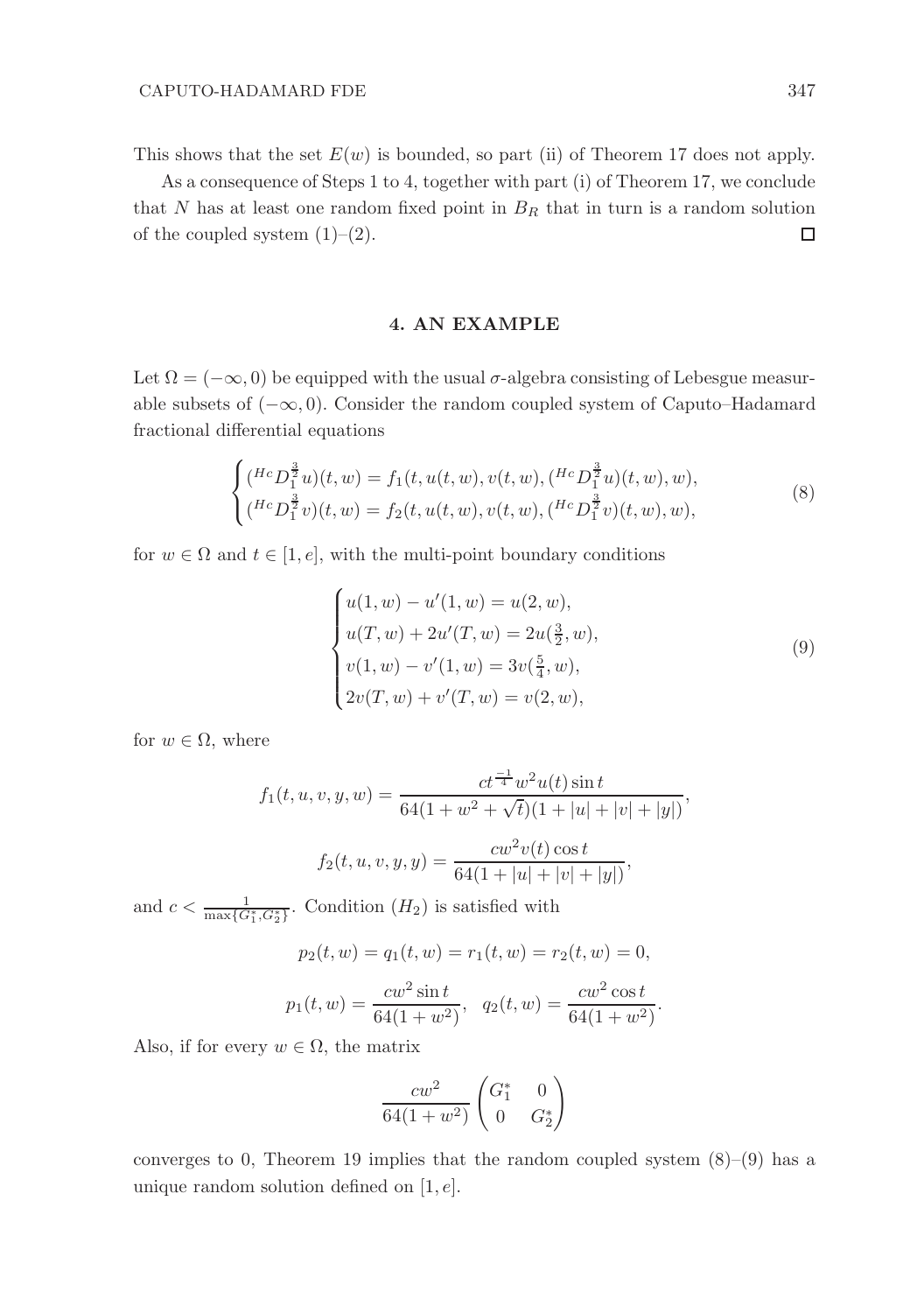### **REFERENCES**

- [1] S. Abbas, M. Benchohra, and M. Bohner, Weak solutions for implicit differential equations of Hilfer–Hadamard fractional derivative,  $Adv.$  Dyn. Syst. Appl. 12  $(2017), 1-16.$
- [2] S. Abbas, M. Benchohra, and J. R. Graef, Weak solutions to implicit differential equations involving the Hilfer fractional derivative, Nonlinear Dyn. Syst. Theory 18 (2018), 1–11.
- [3] S. Abbas, M. Benchohra, J. R. Graef, and J. Henderson, Implicit Fractional Differential and Integral Equations: Existence and Stability, De Gruyter, Berlin, 2018.
- [4] S. Abbas, M. Benchohra, J. R. Graef, and J. E. Lazreg, Implicit Hadamard fractional differential equations with impulses under weak topologies, Dyn. Contin. Discrete Impuls. Syst. Ser. A Math. Anal. 26 (2019), 89–112.
- [5] S. Abbas, M. Benchohra, N. Hamidi, and J. Henderson, Caputo-Hadamard fractional differential equations in Banach spaces, Frac. Calc. Appl. Anal. 21 (2018), 1027–1045.
- [6] S. Abbas, M. Benchohra, and G. M. N'Guérékata, Topics in Fractional Differential Equations, Springer, New York, 2012.
- [7] S. Abbas, M. Benchohra, and G. M. N'Guérékata, Advanced Fractional Differential and Integral Equations, Nova Science Publishers, New York, 2015.
- [8] S. Abbas, M. Benchohra, and A. N. Vityuk, On fractional order derivatives and Darboux problem for implicit differential equations, Frac. Calc. Appl. Anal. 15 (2012), 168–182.
- [9] G. Allaire and S. M. Kaber, Numerical Linear Algebra, Texts in Applied Mathematics, Springer, New York, 2008.
- [10] T. D. Benavides, An existence theorem for implicit differential equations in a Banach space, Ann. Mat. Pura Appl. 4 (1978), 119–130.
- [11] M. Benchohra, S. Bouriah, and J. R. Graef, Nonlinear implicit differential equations of fractional order at resonance, Electron. J. Differential Equations 2016  $(2016)$ , No. 324, pp. 1–10.
- [12] M. Benchohra, S. Bouriah, and J. R. Graef, Boundary value problems for nonlinear implicit Caputo-Hadamard type fractional differential equations with impulses, Mediterr. J. Math. 14 (2017), Art. 206, 21 pp.
- [13] D. Bothe, Multivalued perturbation of m-accretive differential inclusions, Isr. J. Math. 108 (1998), 109–138.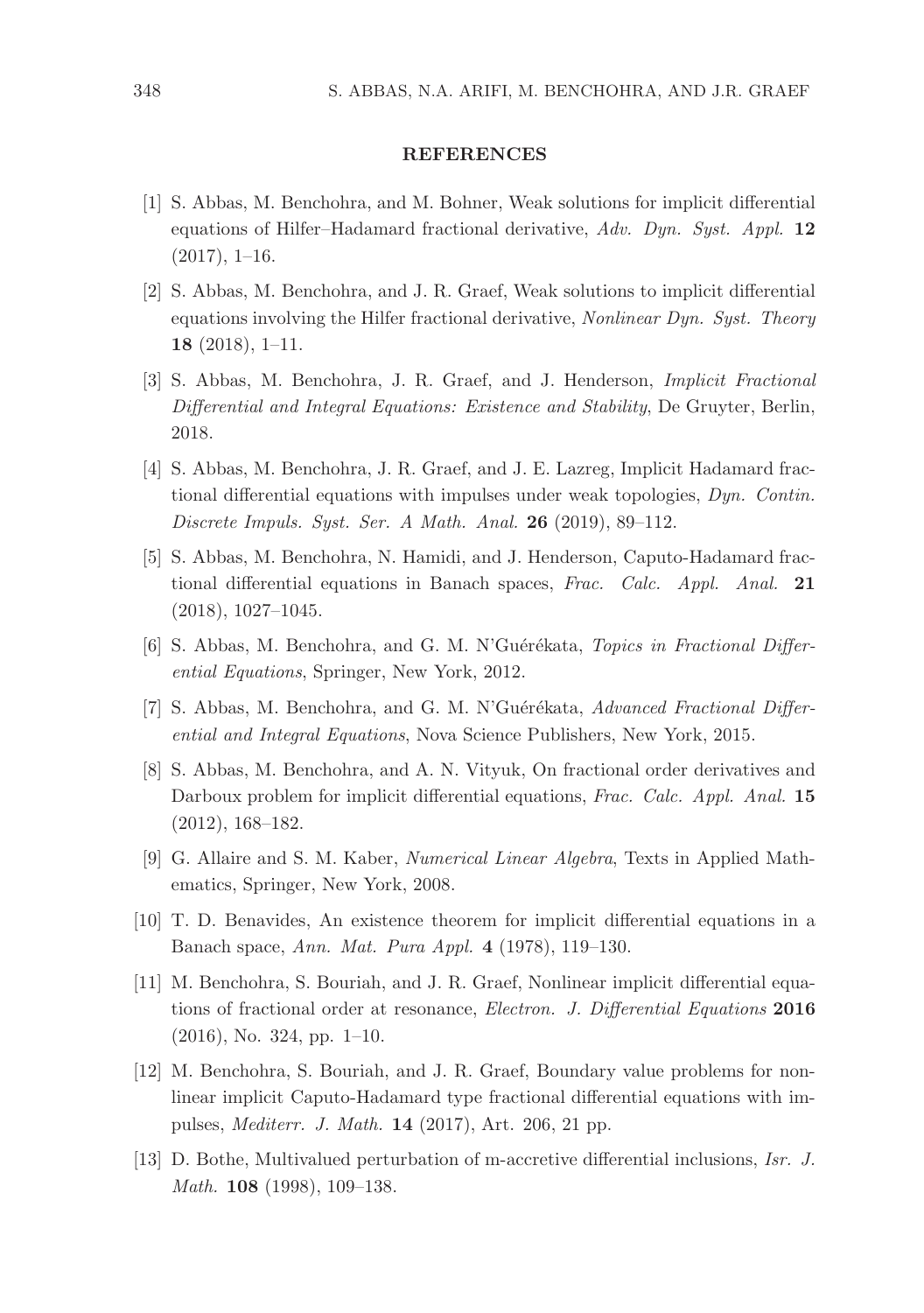- [14] H. W. Engl, A general stochastic fixed-point theorem for continuous random operators on stochastic domains, J. Math. Anal. Appl. 66 (1978), 220–231.
- [15] K. M. Furati and M. D. Kassim, Non-existence of global solutions for a differential equation involving Hilfer fractional derivative. Electron. J. Differential Equations 2013 (2013), No. 235, 10 pp.
- [16] K. M. Furati, M. D. Kassim, and N. e-. Tatar, Existence and uniqueness for a problem involving Hilfer fractional derivative. Comput. Math. Appl. 64 (2012), 1616–1626.
- [17] H Gou and B. Li, Existence of weak solutions for fractional integrodifferential equations with multipoint boundary conditions, Int. J. Differ. Equ. 2018 (2018), Article ID 1203031, 8 pages
- [18] J. R. Graef, J. Henderson, and A. Ouahab, Some Krasnosel'skii type random fixed point theorems, J. Nonlinear Funct. Anal. 2017 (2017), Article ID 46, 1–34.
- [19] R. Hilfer, Applications of Fractional Calculus in Physics, World Scientific, Singapore, 2000.
- [20] S. Itoh, Random fixed point theorems with applications to random differential equations in Banach spaces, *J. Math. Anal. Appl.*  $67$  (1979), 261–273.
- [21] R. Kamocki and C. Obcz´nnski, On fractional Cauchy-type problems containing Hilfer's derivative, Electron. J. Qual. Theory Differ. Equ., 2016 (2016), No. 50, 1–12.
- [22] A. A. Kilbas, Hadamard-type fractional calculus, J. Korean Math. Soc. 38 (2001), 1191–1204.
- [23] A. A. Kilbas, H. M. Srivastava, and J. J. Trujillo, Theory and Applications of Fractional Differential Equations, Elsevier Science B.V., Amsterdam, 2006.
- [24] L. Liu, F. Guo, C. Wu, and Y. Wu, Existence theorems of global solutions for nonlinear Volterra type integral equations in Banach spaces, J. Math. Anal. Appl. 309 (2005), 638–649.
- [25] H. Mönch, Boundary value problems for nonlinear ordinary differential equations of second order in Banach spaces, Nonlinear Anal. 4 (1980), 985–999.
- [26] I. R. Petre and A. Petrusel, Krasnoselskii's theorem in generalized Banach spaces and applications, Electron. J. Qual. Theory Differ. Equ. 2012 (2012), No. 85, 20 pp.
- [27] M. D. Qassim and N. E. Tatar, Well-posedness and stability for a differential problem with Hilfer–Hadamard fractional derivative, Abstr. Appl. Anal. 2013 (2013), Article ID 605029, 12 pages.